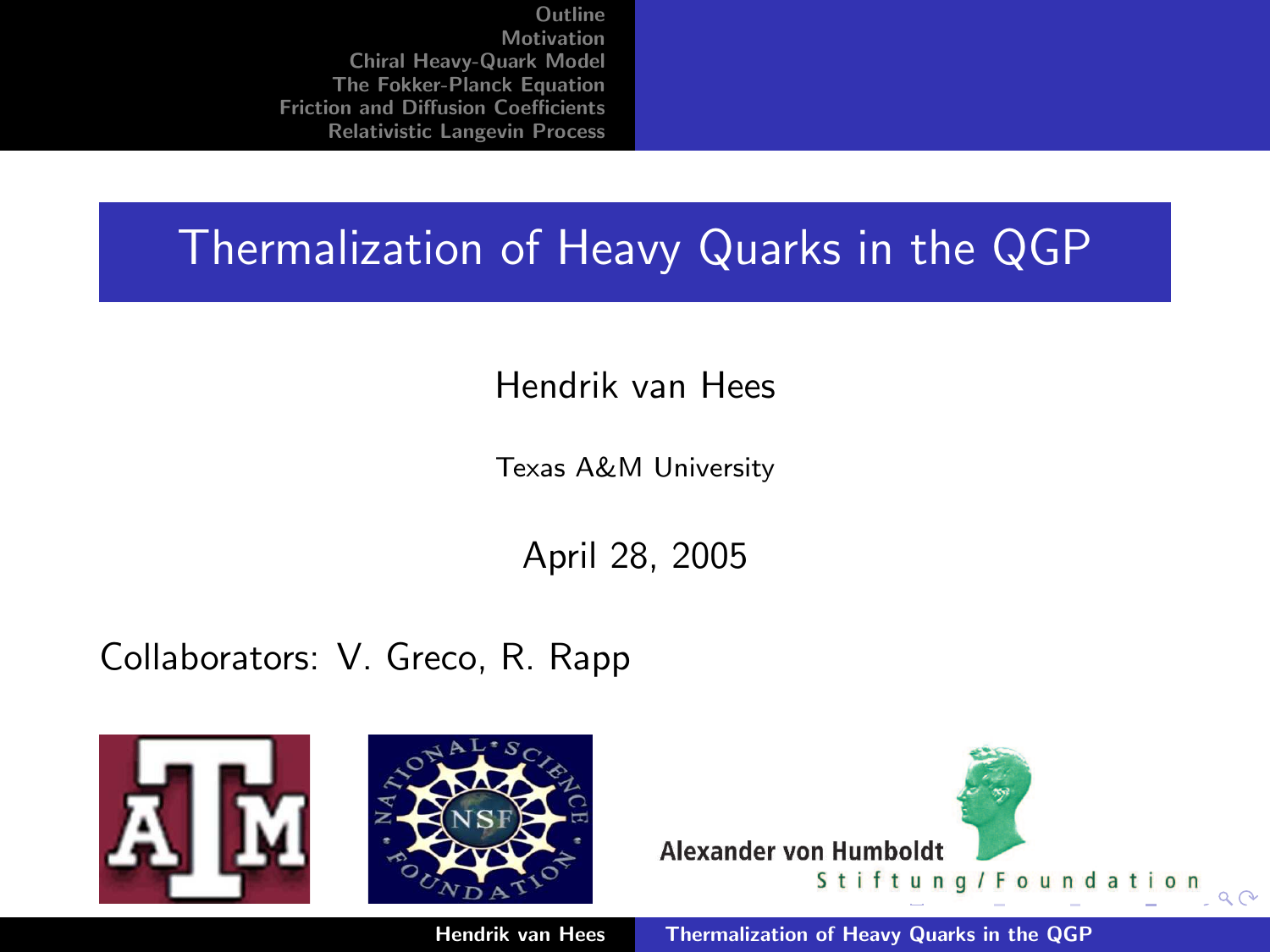#### [Outline](#page-1-0)

[Motivation](#page-2-0) [Chiral Heavy-Quark Model](#page-5-0) [The Fokker-Planck Equation](#page-15-0) [Friction and Diffusion Coefficients](#page-17-0) [Relativistic Langevin Process](#page-27-0)

## **Outline**

#### **[Motivation](#page-2-0)**

[Chiral Heavy-Quark Model](#page-5-0)

[The Fokker-Planck Equation](#page-15-0)

[Friction and Diffusion Coefficients](#page-17-0)

[Relativistic Langevin Process](#page-27-0)

K ロ ⊁ K 倒 ≯ K ミ ⊁ K ミ ≯

<span id="page-1-0"></span>哇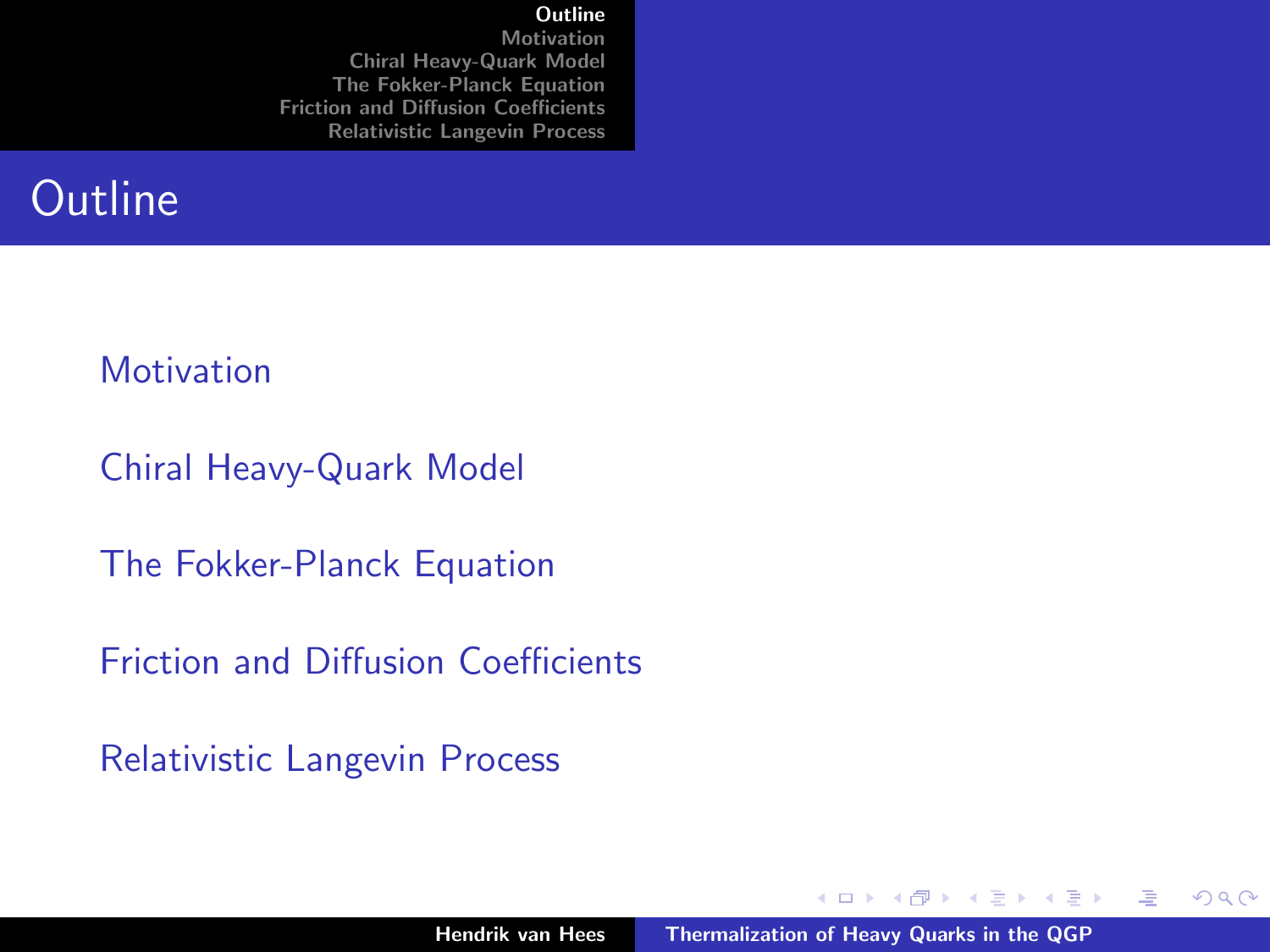## **Motivation**

- $\triangleright$  p<sub>T</sub> spectra and  $v_2$  of D mesons
- $\triangleright$  single-electron  $v_2$  measurements from PHENIX, STAR '04
- $\triangleright$  coalescence model describes data under assumption of flowing thermalized c quarks

<span id="page-2-0"></span>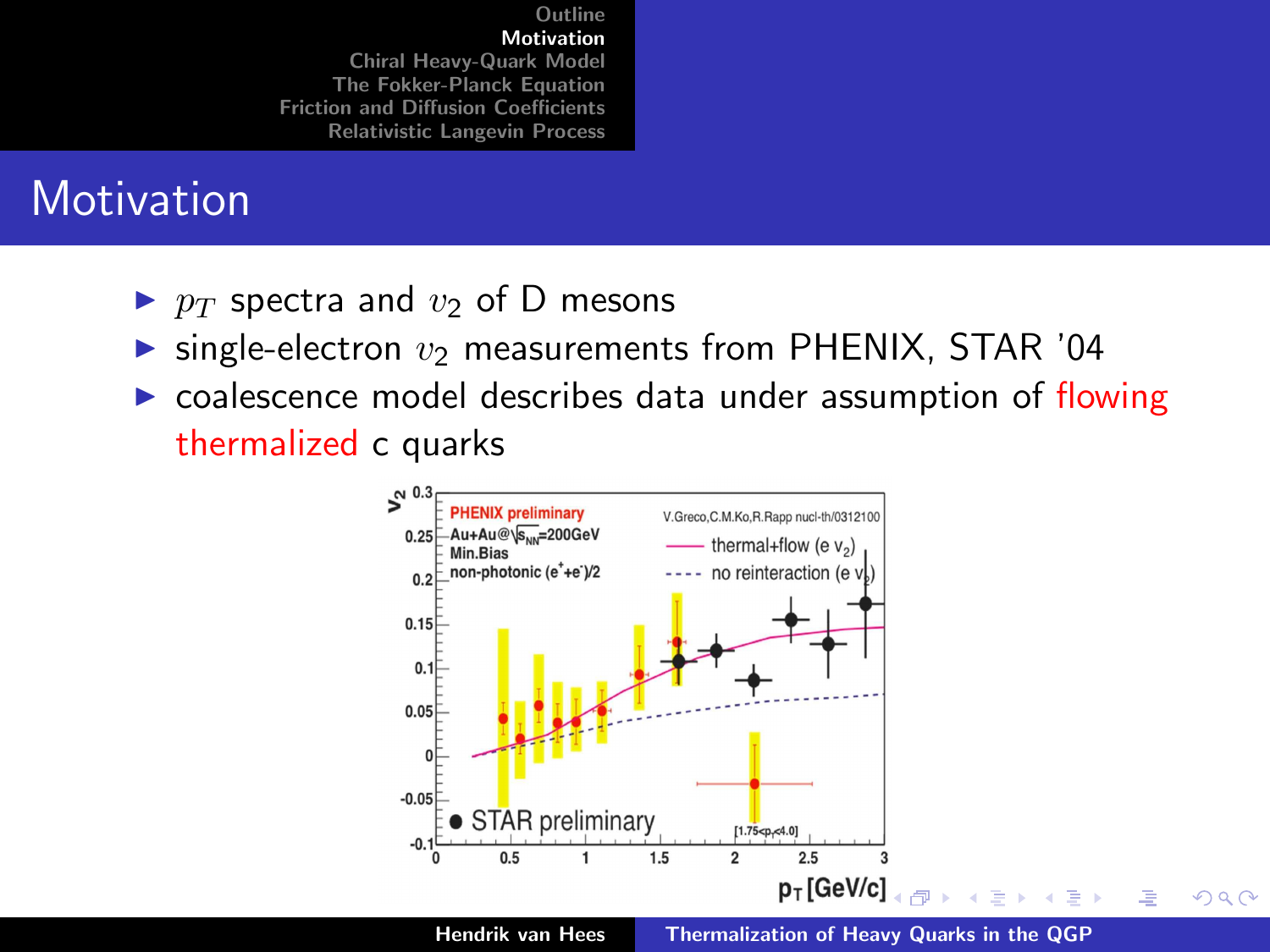## **Motivation**

 $\triangleright$  importance of dissociation and regeneration in

 $c + \overline{c} \leftrightarrow J/\psi + X$ 

- $\triangleright$  in-medium spectral properties of charmonia in QGP (Grandchamp, Rapp '02)
- $\triangleright$  importance of thermalization of heavy quarks

K ロ ⊁ K 倒 ≯ K ミ ⊁ K ミ ≯

哇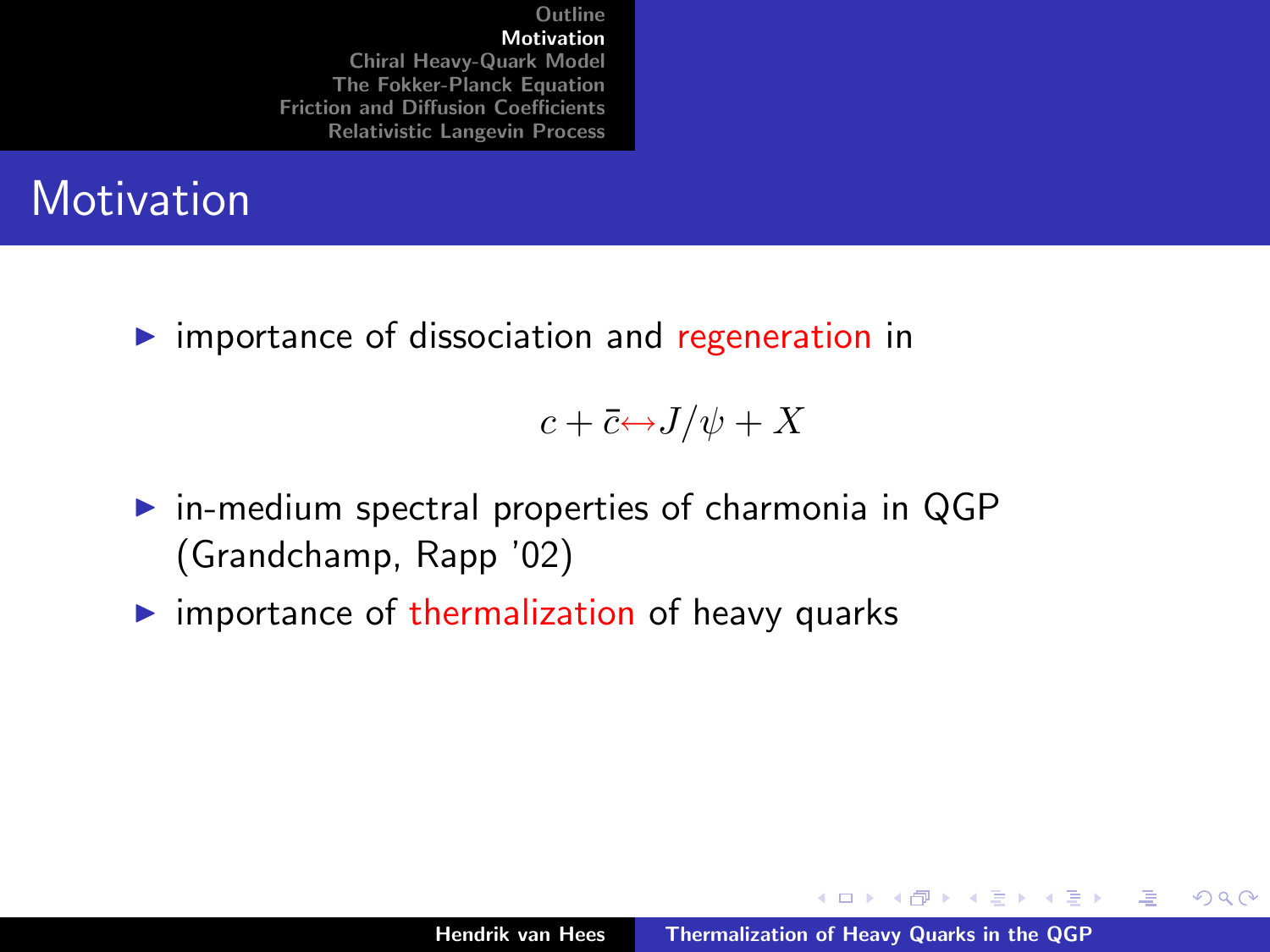## **Motivation**

 $\triangleright$  importance of dissociation and regeneration in

 $c + \overline{c} \leftrightarrow J/\psi + X$ 

- $\triangleright$  in-medium spectral properties of charmonia in QGP (Grandchamp, Rapp '02)
- $\triangleright$  importance of thermalization of heavy quarks
- <sup>I</sup> Possible mechanism: Survival of "D-mesonic resonances" above  $T_c$
- $\triangleright$  suggestive from lattice QCD (Umeda et al '02, Datta et al '03)

K ロ ⊁ K 倒 ≯ K ミ ⊁ K ミ ≯

哇

<span id="page-4-0"></span>つへへ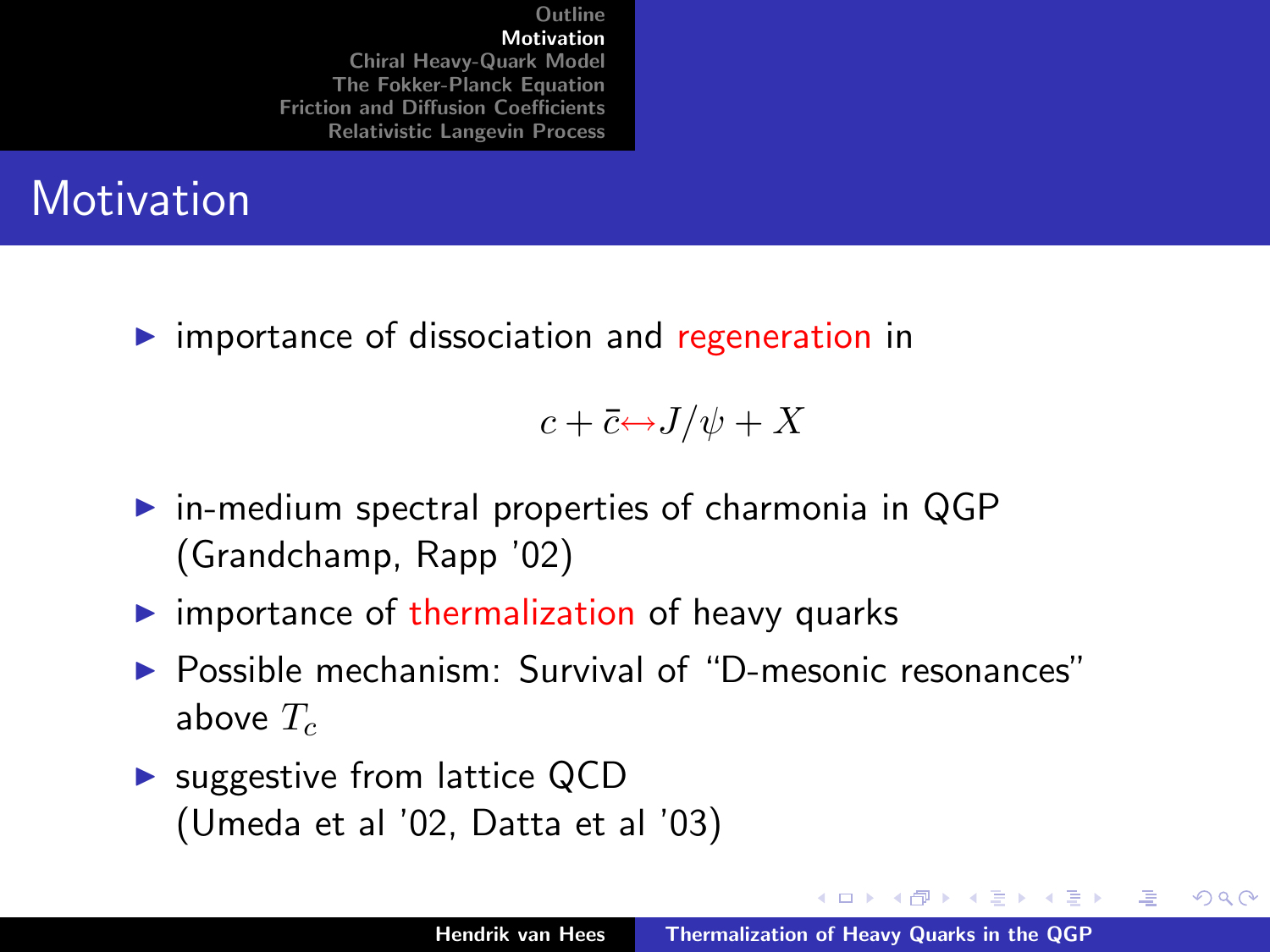## Free Lagrangian: Particle Content

Chiral symmetry  $SU_V(2) \otimes SU_A(2)$  in light-quark sector of QCD

$$
\mathscr{L}_{D}^{(0)} = \sum_{i=1}^{2} [(\partial_{\mu} \Phi_{i}^{\dagger})(\partial^{\mu} \Phi_{i}) - m_{D}^{2} \Phi_{i}^{\dagger} \Phi_{i}] + \text{massive (pseudo-)vectors } D^{*}
$$

 $\Phi_i$ : two doublets: pseudo-scalar  $\sim \binom{D^0}{D^-}$  and scalar  $\Phi_i^*$ : two doublets: vector  $\sim \binom{D^{0*}}{D^{-*}}$  and pseudo-vector

$$
\mathscr{L}^{(0)}_{qc} = \bar{q}\mathsf{i}\partial\!\!\!/\,q + \bar{c}(\mathsf{i}\partial\!\!\!/- m_c)c
$$

 $q$ : light-quark doublet  $\sim \binom{u}{d}$  $\binom{u}{d}$  $c$ : singlet

- オート オート オート

<span id="page-5-0"></span>へのへ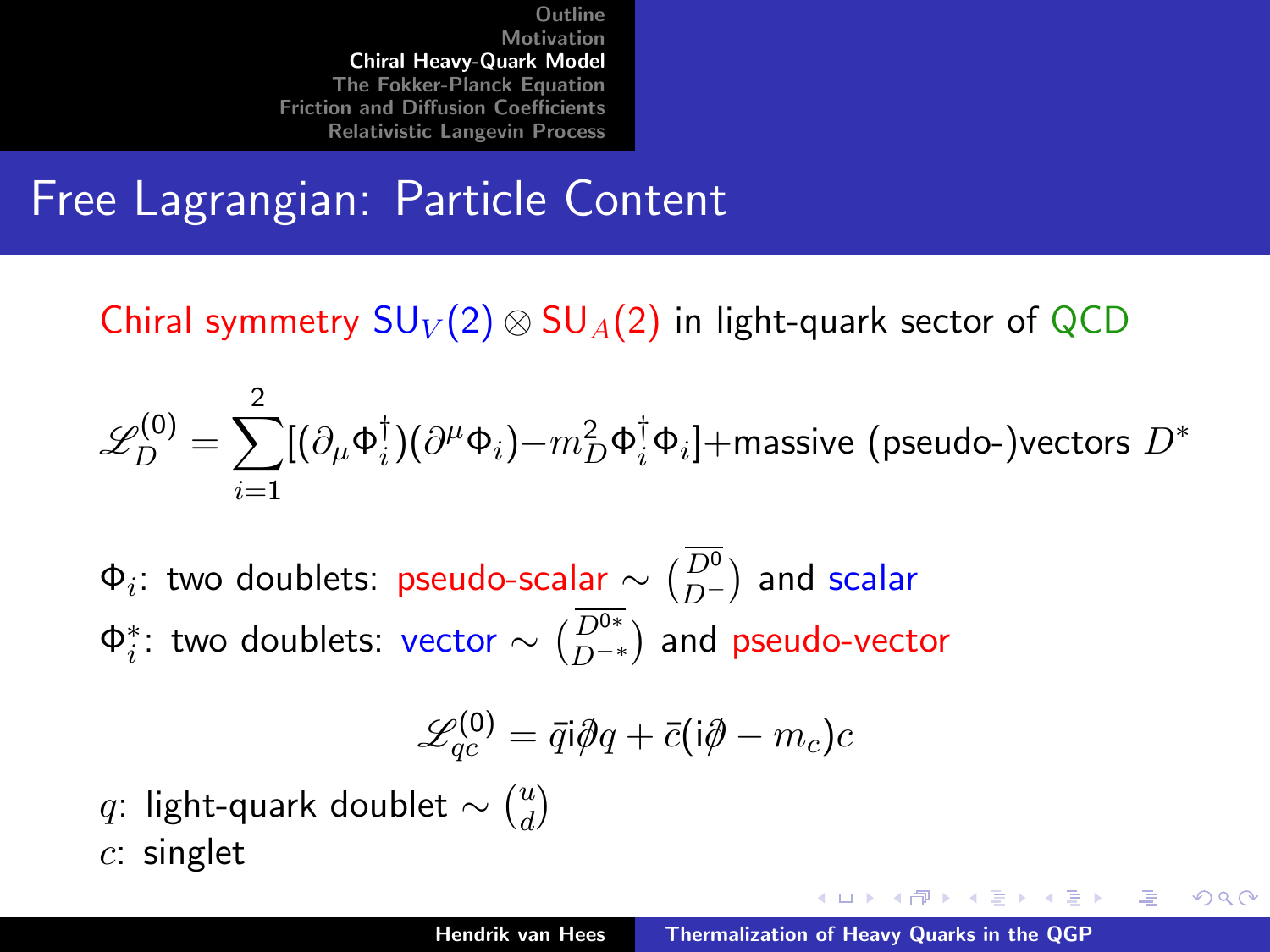# Chiral Symmetry

Infinitesimal version:

$$
q \to (1 + i\delta \vec{\phi}_V \vec{t} + i\delta \vec{\phi}_A \vec{t}\gamma_5)q, \quad c \to c.
$$

Light quarks massless in chiral limit!

$$
\begin{aligned} \Phi_1 &\rightarrow \Phi_1 + \mathrm{i} \delta \vec{\phi}_V \vec{t} \Phi_1 + \mathrm{i} \delta \vec{\phi}_A \vec{t} \Phi_2, \\ \Phi_2 &\rightarrow \Phi_2 + \mathrm{i} \delta \vec{\phi}_V \vec{t} \Phi_2 + \mathrm{i} \delta \vec{\phi}_A \vec{t} \Phi_1. \end{aligned}
$$

Mesons must have chiral partners In the vacuum: chiral symmetry spontaneously broken In QGP: chiral symmetry restored

K ロ ⊁ K 倒 ≯ K ミ ⊁ K ミ ≯

哇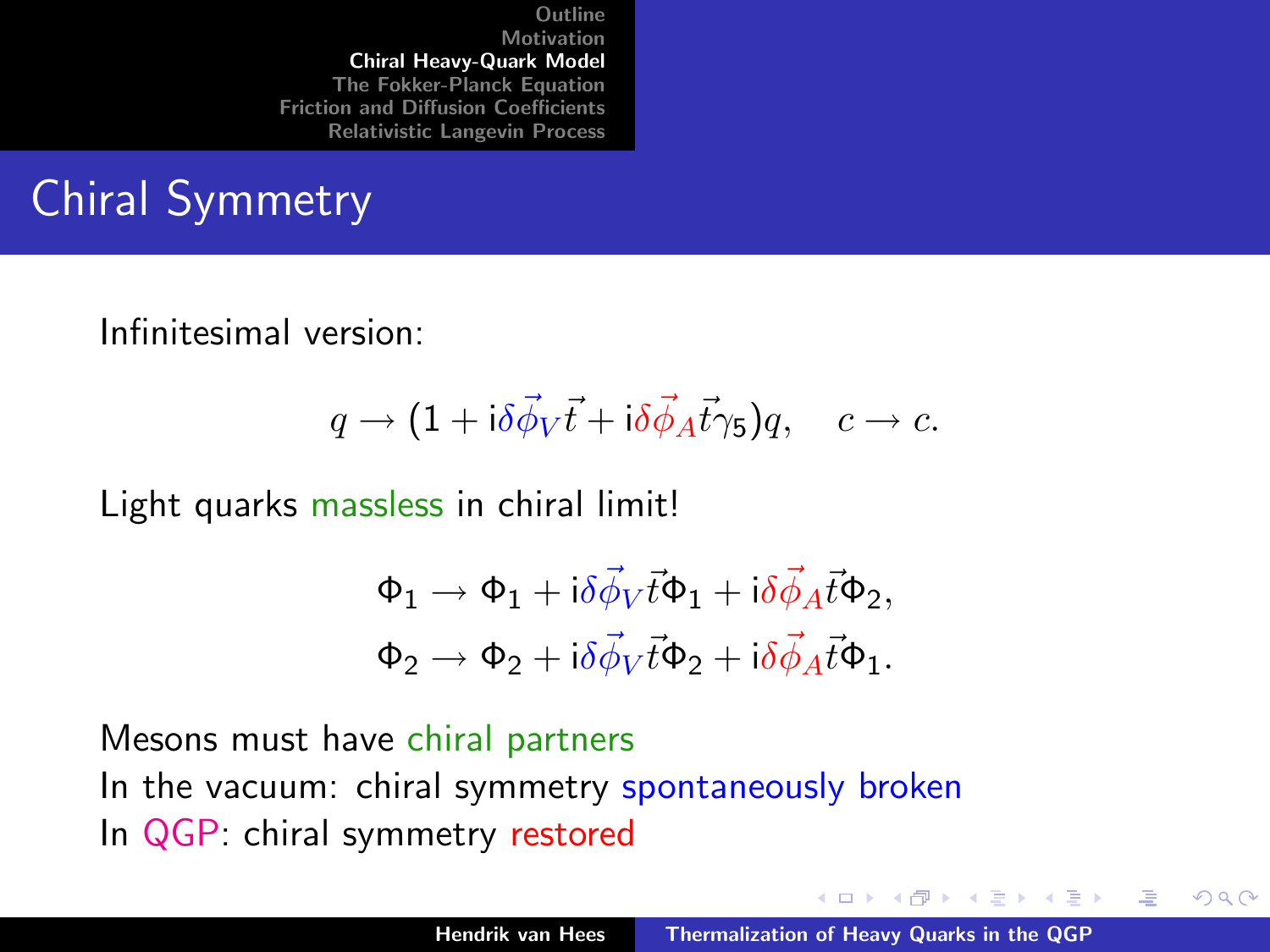#### **Interactions**

Interactions determined by chiral symmetry Strong interactions also preserve parity For transversality of vector mesons: use heavy-quark effective theory vertices

$$
\mathcal{L}_{\text{int}} = -G_S \left( \bar{q} \frac{1+\rlap{\hspace{0.02cm}/}{2}}{2} \Phi_1 c_v + \bar{q} \frac{1+\rlap{\hspace{0.02cm}/}{2}}{2} i \gamma^5 \Phi_2 c_v + h.c. \right) \n-G_V \left( \bar{q} \frac{1+\rlap{\hspace{0.02cm}/}{2}}{2} \gamma^\mu \Phi_{1\mu}^* c_v + \bar{q} \frac{1+\rlap{\hspace{0.02cm}/}{2}}{2} i \gamma^\mu \gamma^5 \Phi_{2\mu}^* c_v + h.c. \right)
$$

 $v$ : four momentum of heavy quark in  $HQET$ : spin symmetry  $\Rightarrow G_S = G_V$ 

K ロ ⊁ K 倒 ≯ K ミ ⊁ K ミ ≯

哇

<span id="page-7-0"></span>つくい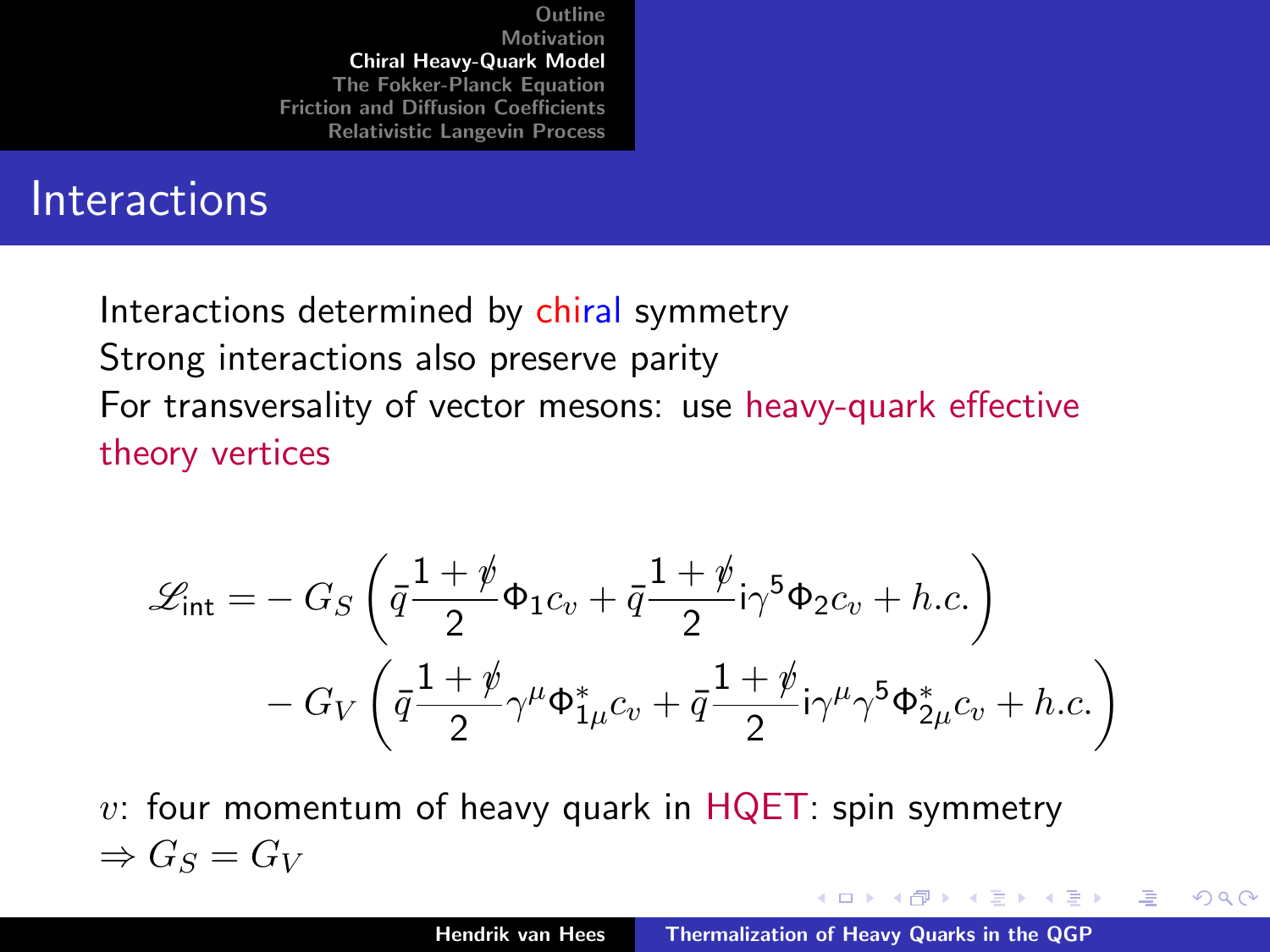#### Dressing the  $D$  Mesons

Dressing the  $D$  mesons with self-energies



K ロ ⊁ K 倒 ≯ K ミ ⊁ K ミ ≯

<span id="page-8-0"></span>哇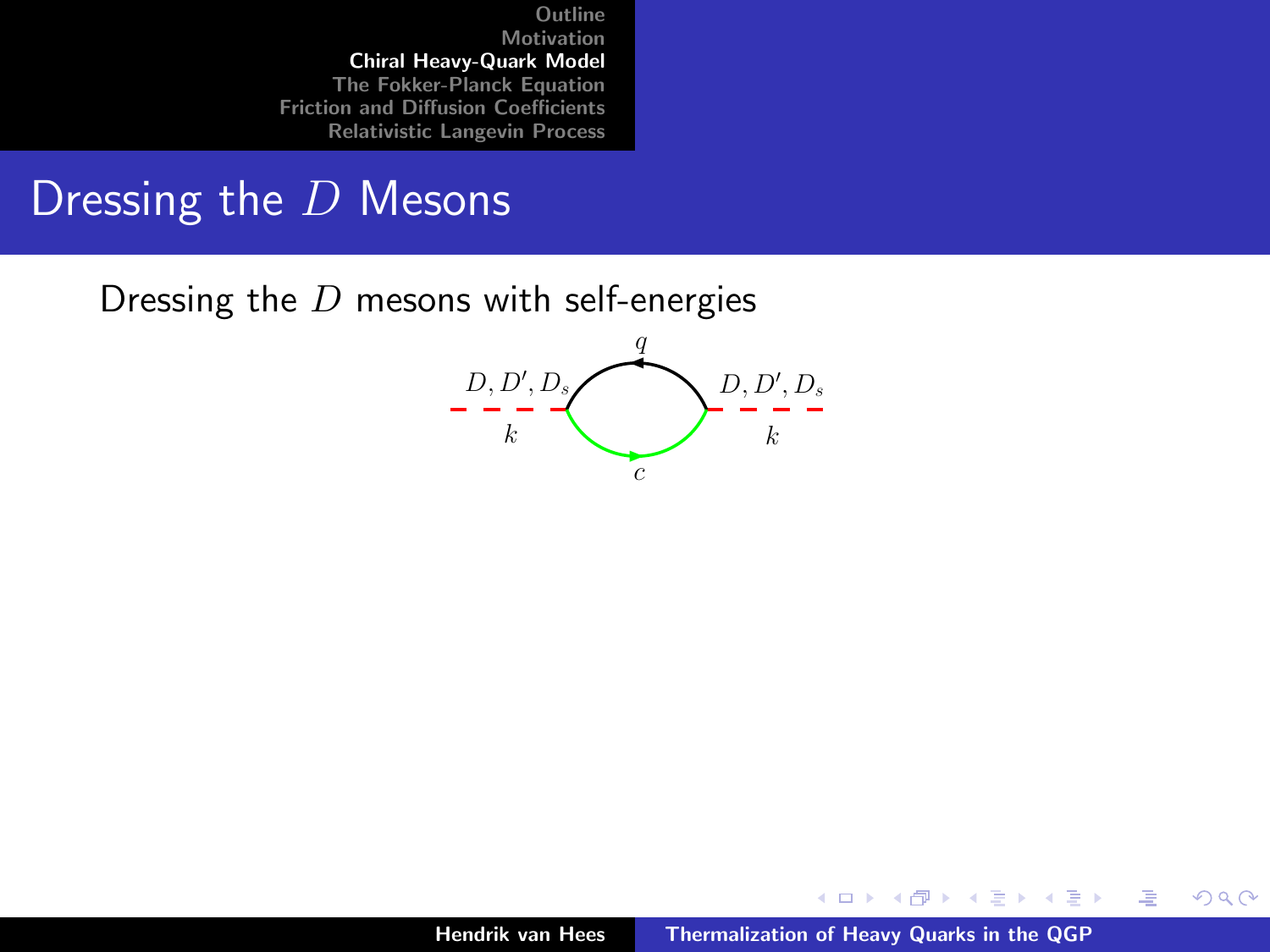#### Dressing the  $D$  Mesons

Dressing the  $D$  mesons with self-energies



Divergencies: wave-function  $+$  mass renormalization:

$$
\partial_{k^2} \Pi_D(k^2 = 0) = 0
$$
,  $\Pi_D(k^2 = 0) = 0$ 

K ロ ⊁ K 倒 ≯ K ミ ⊁ K ミ ≯

哇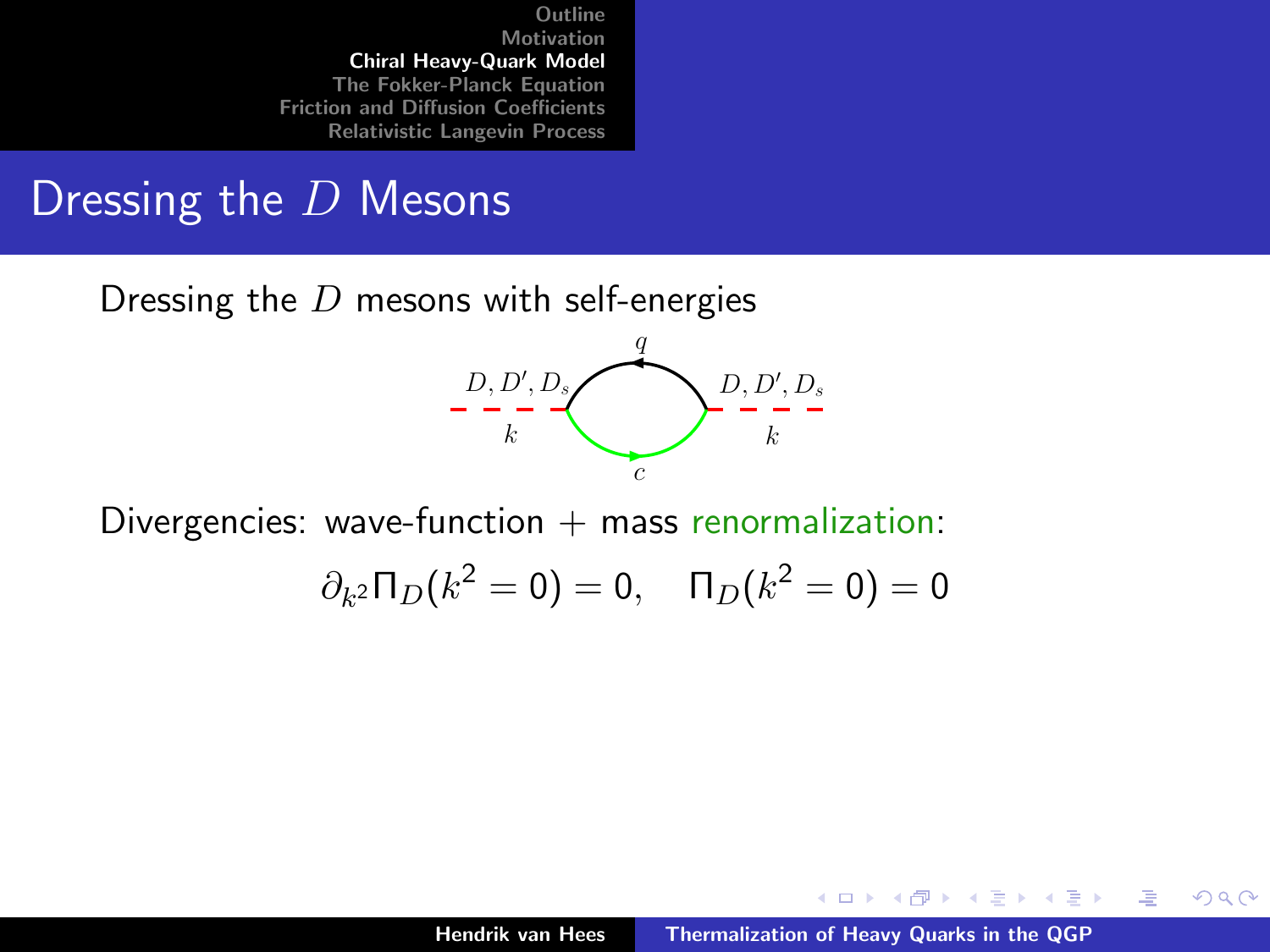#### Dressing the  $D$  Mesons

Dressing the  $D$  mesons with self-energies



Divergencies: wave-function  $+$  mass renormalization:

$$
\partial_{k^2} \Pi_D(k^2 = 0) = 0, \quad \Pi_D(k^2 = 0) = 0
$$

or dipole form-factor cutoff:

$$
F_{\rm dip} = \left(\frac{2\Lambda^2}{2\Lambda^2 + k_{\rm cm}^2}\right)^2, \quad k_{\rm cm} = \frac{s - m_c^2}{2\sqrt{s}}
$$

 $4.17 \times$ 

→ イ団 ト イ ヨ ト イ ヨ ト

<span id="page-10-0"></span>唐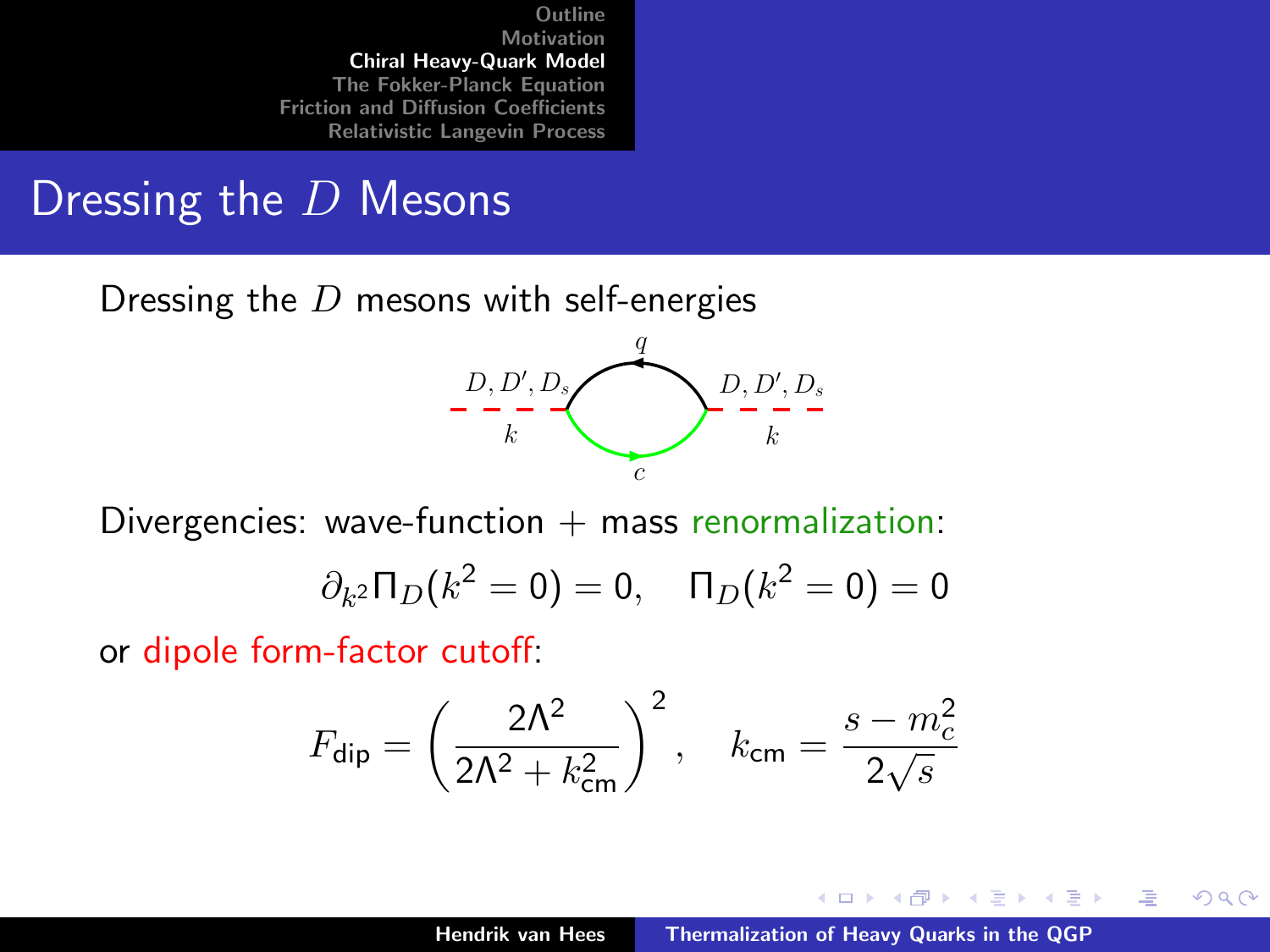#### Dressing the D Mesons

Dressing the  $D$  mesons with self-energies



Divergencies: wave-function  $+$  mass renormalization:

$$
\partial_{k^2} \Pi_D(k^2 = 0) = 0, \quad \Pi_D(k^2 = 0) = 0
$$

or dipole form-factor cutoff:

$$
F_{\rm dip} = \left(\frac{2\Lambda^2}{2\Lambda^2 + k_{\rm cm}^2}\right)^2, \quad k_{\rm cm} = \frac{s - m_c^2}{2\sqrt{s}}
$$

Bare mass and coupling adjusted such that

$$
m_D = 2 \text{ GeV}, \quad \Gamma_D = (0.3 \dots 0.8) \text{ GeV} \iff \text{EVAL}_2 = 200
$$

(from in-medium Bethe-Salpeter calculations)

<span id="page-11-0"></span>Hendrik van Hees [Thermalization of Heavy Quarks in the QGP](#page-0-0)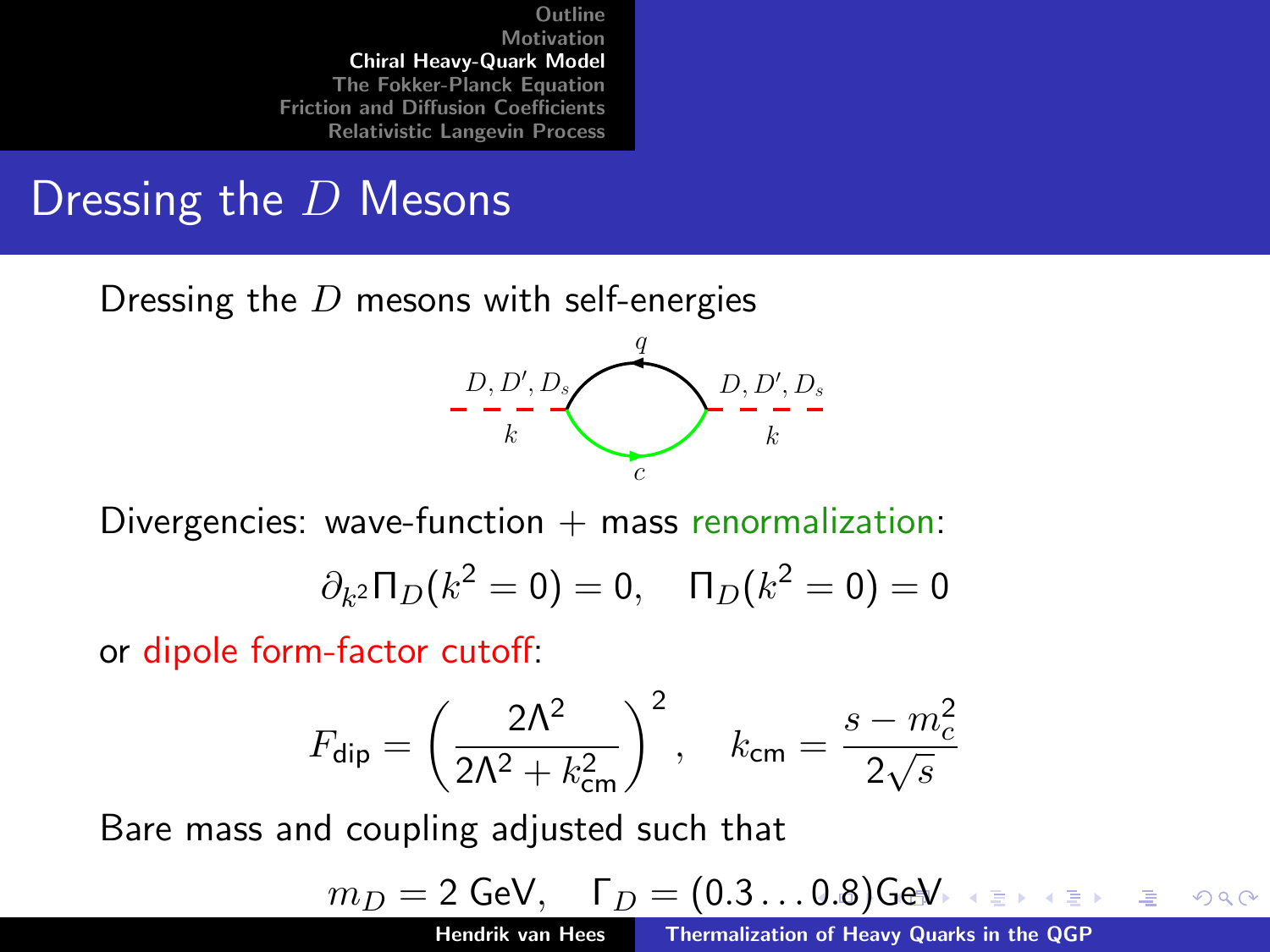## Resonance Scattering

#### heavy-light-(anti-)quark scattering



K ロ ⊁ K 倒 ≯ K ミ ⊁ K ミ ≯

<span id="page-12-0"></span>重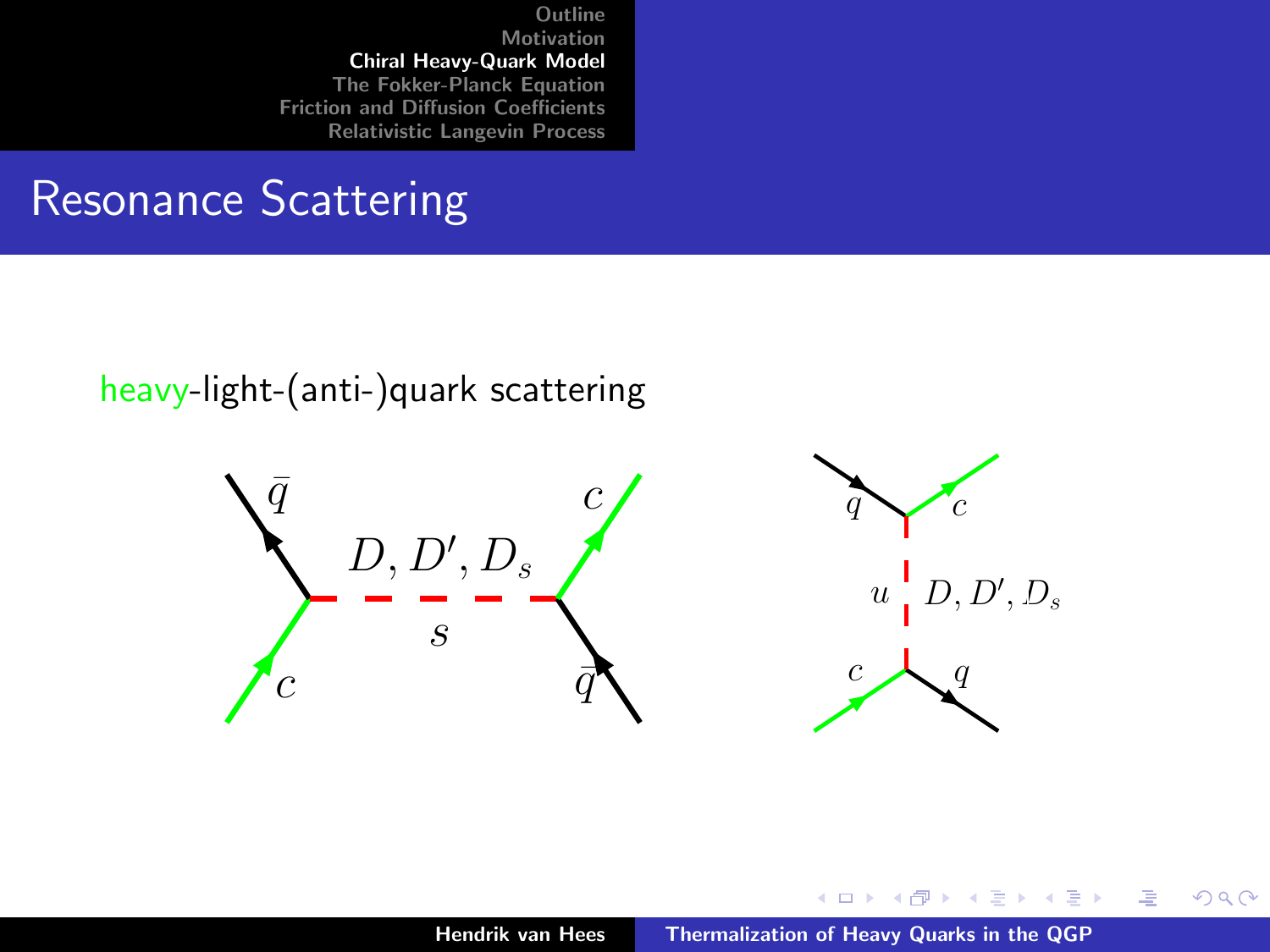## Contributions from pQCD



In-medium Debye-screening mass for  $t$ -channel gluon exchange:  $\mu_q = gT$ ,  $\alpha_s = 0.3, 0.4, 0.5$ イロメ イ御メ イヨメ イヨメ

 $\Omega$ 

<span id="page-13-0"></span>哇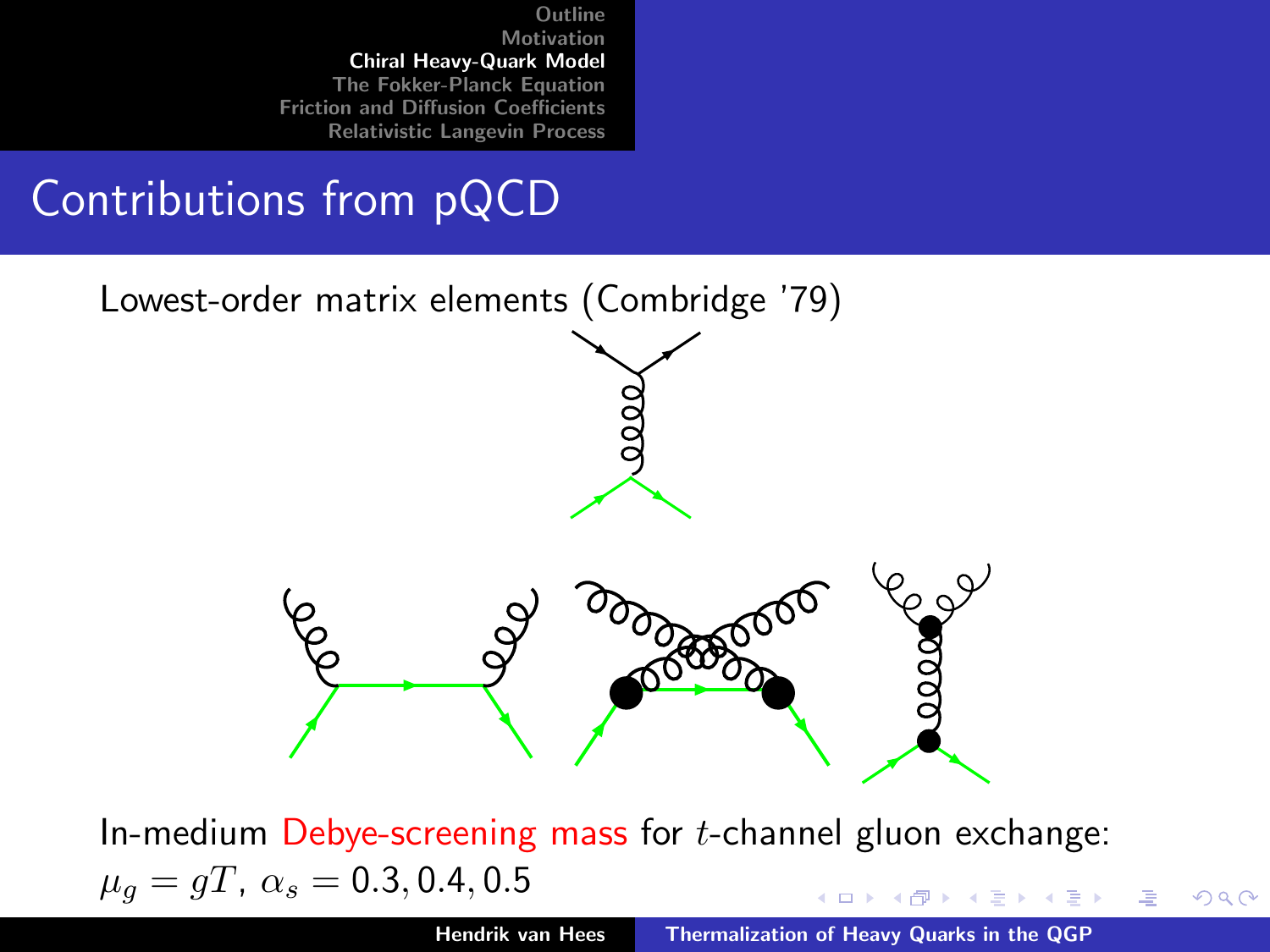#### Cross sections



- $\triangleright$  total pQCD and resonance cross sections: comparable in size
- BUT pQCD forward peaked  $\leftrightarrow$  resonance isotropic
- $\triangleright$  $\triangleright$  $\triangleright$  $\triangleright$  $\triangleright$  resonance scattering more effective for [fric](#page-13-0)[ti](#page-15-0)[o](#page-15-0)[n a](#page-14-0)n[d](#page-4-0) [d](#page-14-0)i[ff](#page-4-0)[u](#page-5-0)[si](#page-14-0)on

<span id="page-14-0"></span> $290$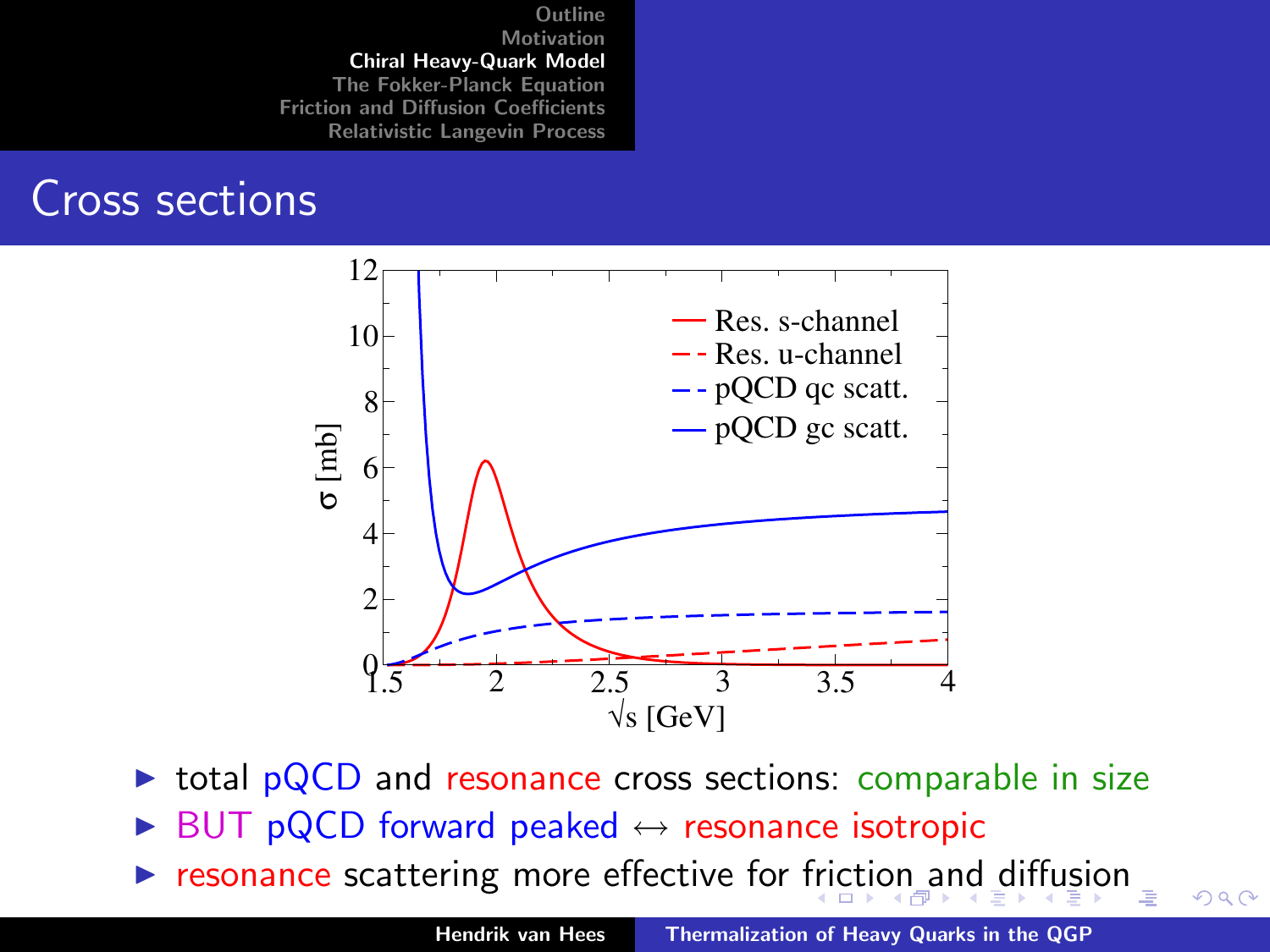#### The Fokker-Planck Equation

heavy particle (c quarks) in a heat bath of light particles (QGP)

$$
\frac{\partial f(t,\vec{p})}{\partial t} = \frac{\partial}{\partial p_i} \left[ A_i(t,\vec{p}) + \frac{\partial}{\partial p_j} B_{ij}(t,\vec{p}) \right] f(t,\vec{p})
$$

Assumption: Relevant scattering processes are soft

K ロ ⊁ K 倒 ≯ K ミ ⊁ K ミ ≯

<span id="page-15-0"></span>哇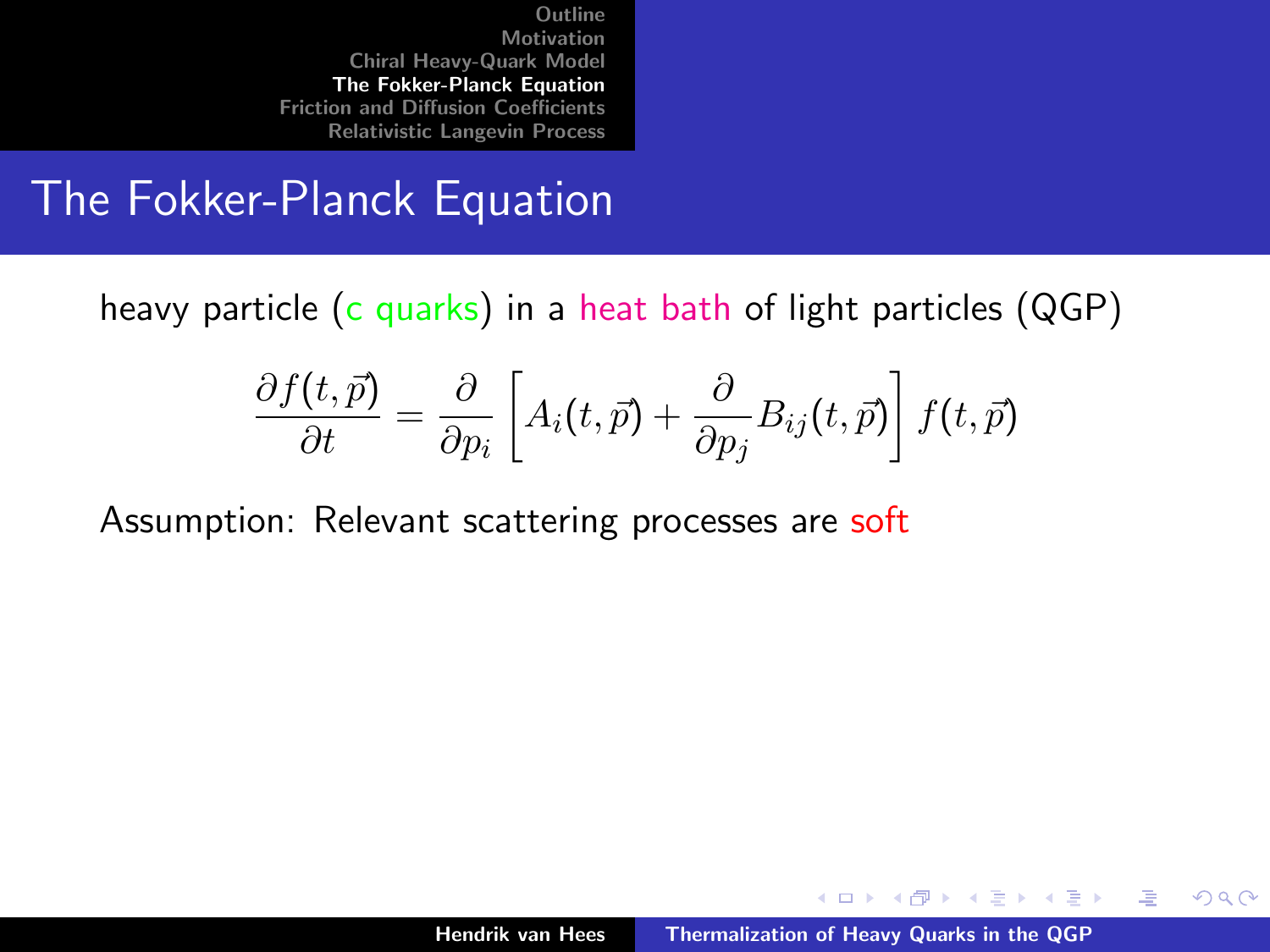#### The Fokker-Planck Equation

heavy particle (c quarks) in a heat bath of light particles (QGP)

$$
\frac{\partial f(t,\vec{p})}{\partial t} = \frac{\partial}{\partial p_i} \left[ A_i(t,\vec{p}) + \frac{\partial}{\partial p_j} B_{ij}(t,\vec{p}) \right] f(t,\vec{p})
$$

Assumption: Relevant scattering processes are soft  $A_i$  and  $B_{ij}$  given by averages over initial momenta  $\vec{q}$  of light particles and summation over final states (Svetitsky '88):

$$
\langle X(\vec{p}')\rangle = \frac{1}{\gamma_c} \frac{1}{2E_p} \int \frac{d^3 \vec{q}}{(2\pi)^3 2E_q} \int \frac{d^3 \vec{q}'}{(2\pi)^3 2E_{q'}} \int \frac{d^3 \vec{p}'}{(2\pi)^3 2E_{p'}}
$$
  

$$
\sum |\mathcal{M}|^2 (2\pi)^4 \delta^{(4)}(p+q-p'-q') \hat{f}(\vec{q}) X(\vec{p}')
$$

- オート オート オート

<span id="page-16-0"></span>へのへ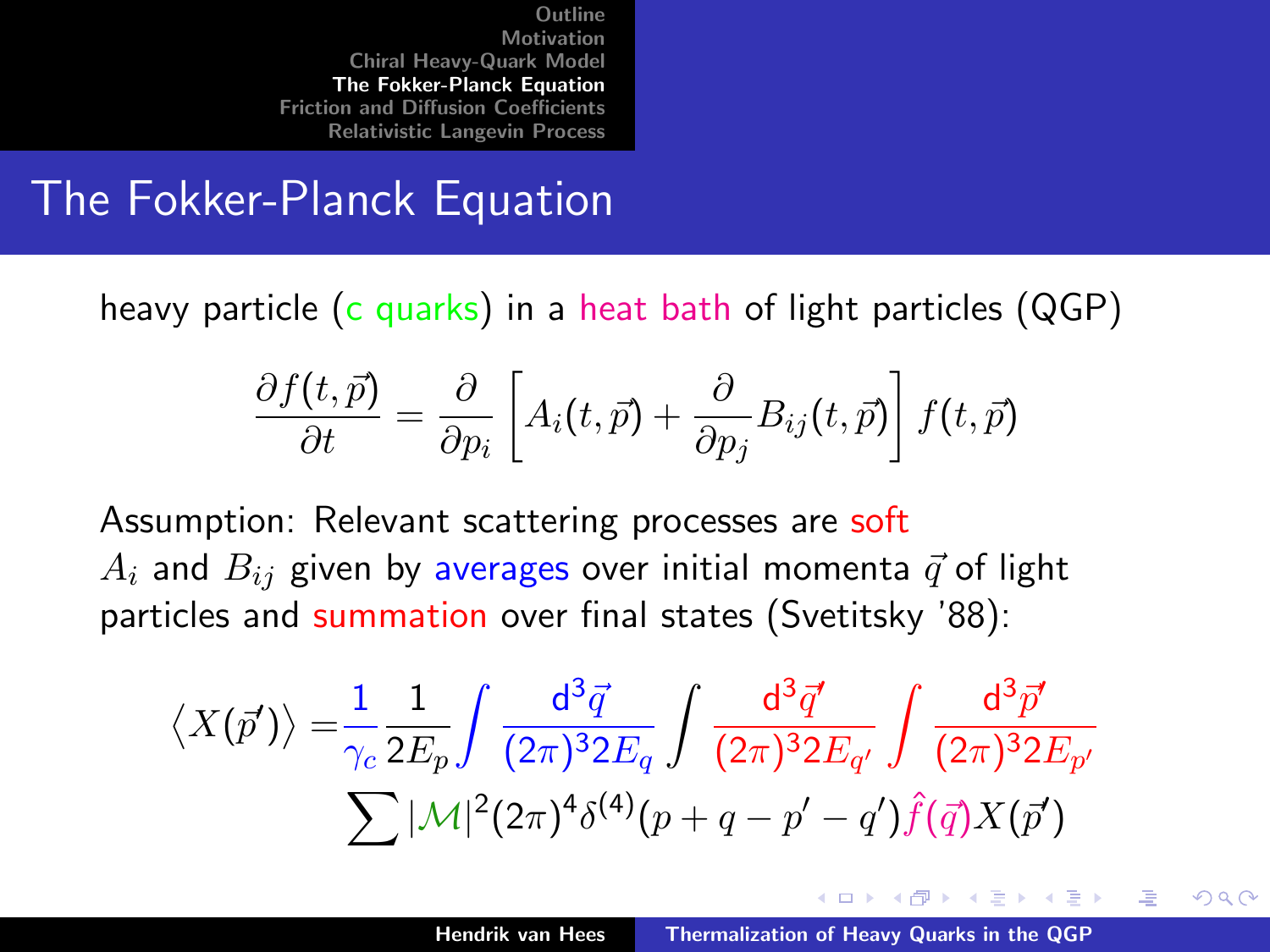## Friction and Diffusion Coefficients

For  $t$ ,  $\vec{p}$ -independent coefficients:

$$
\frac{\partial f}{\partial t} = \gamma \frac{\partial}{\partial \vec{p}} (\vec{p}f) + D \frac{\partial^2}{\partial \vec{p}^2} f
$$

イロト イ部 トイヨ トイヨト

<span id="page-17-0"></span>哇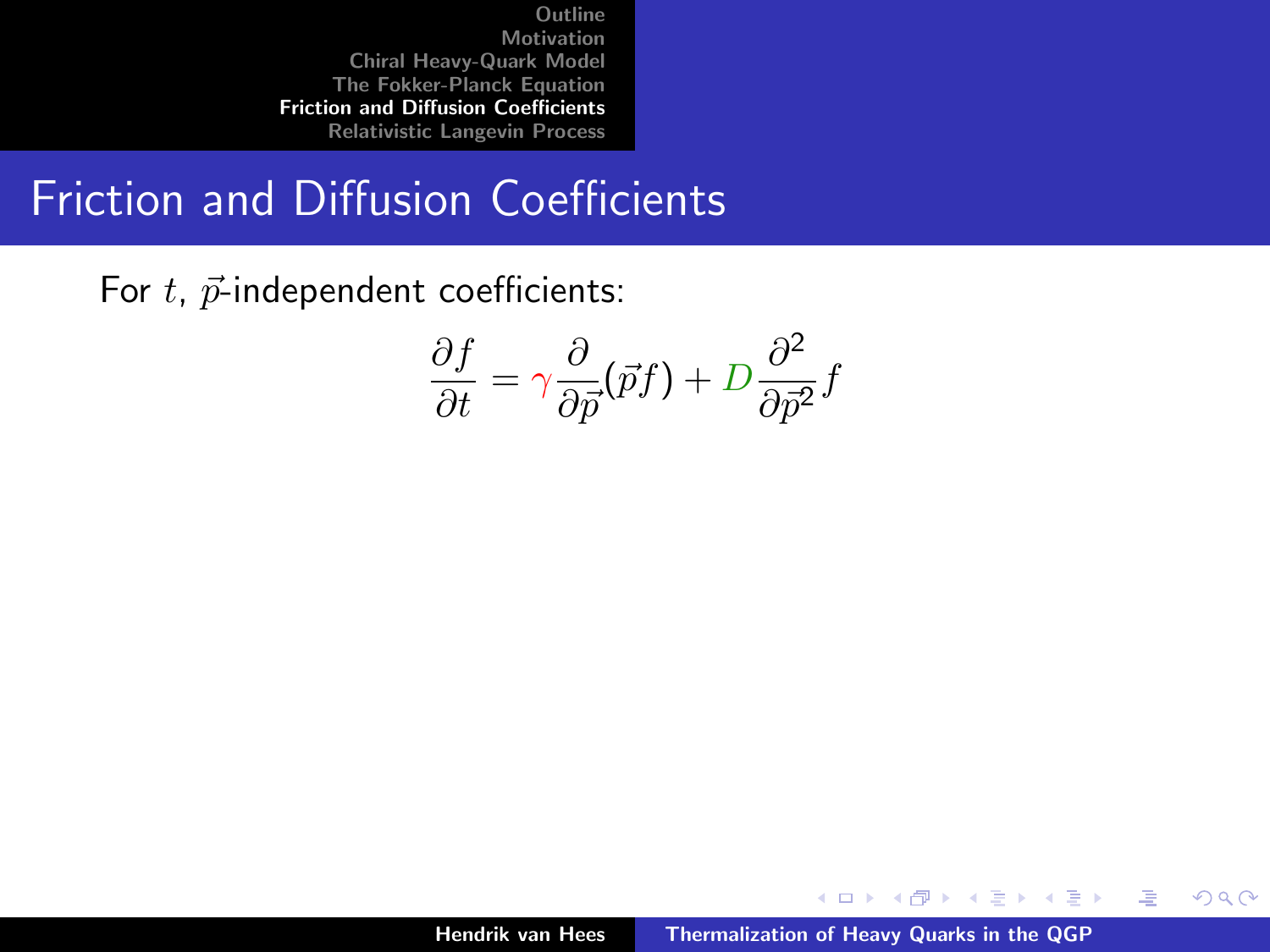## Friction and Diffusion Coefficients

For  $t$ ,  $\vec{p}$ -independent coefficients:

$$
\frac{\partial f}{\partial t} = \gamma \frac{\partial}{\partial \vec{p}} (\vec{p}f) + D \frac{\partial^2}{\partial \vec{p}^2} f
$$

Solution for c quark with given momentum  $\vec{p}_0$  at  $t = 0$ :

$$
G(t, \vec{p}|\vec{p}_0) = \left\{\frac{\gamma}{2\pi D[1 - \exp(-2\gamma t)]}\right\}^{3/2} \exp\left\{-\frac{\gamma}{2D} \frac{[\vec{p} - \vec{p}_0 \exp(-\gamma t)]^2}{1 - \exp(-2\gamma t)}\right\}
$$

 $\triangleright \langle \vec{p} \rangle = \vec{p}_0 \exp(-\gamma t) \Rightarrow \gamma =$  friction coefficient (dissipation)  $\Delta \vec{p}^2 = 3D/\gamma[1 - \exp(-2\gamma t)] \Rightarrow D =$  diffusion (fluctuation)

イロメ マ桐 メラミンマチャ

<span id="page-18-0"></span>へのへ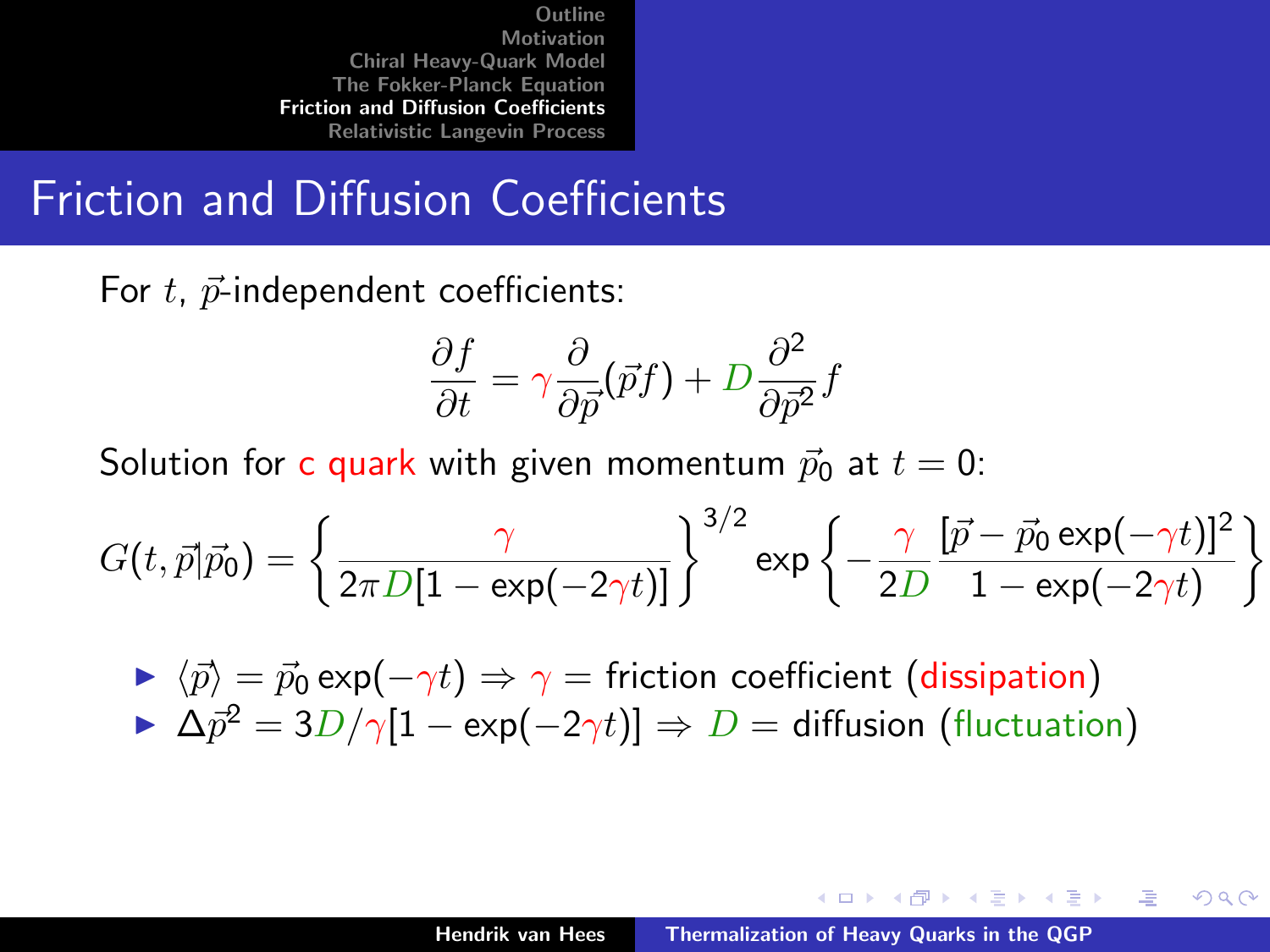# Friction and Diffusion Coefficients

For  $t$ ,  $\vec{p}$ -independent coefficients:

$$
\frac{\partial f}{\partial t} = \gamma \frac{\partial}{\partial \vec{p}} (\vec{p}f) + D \frac{\partial^2}{\partial \vec{p}^2} f
$$

Solution for c quark with given momentum  $\vec{p}_0$  at  $t = 0$ :

$$
G(t, \vec{p}|\vec{p}_0) = \left\{ \frac{\gamma}{2\pi D[1 - \exp(-2\gamma t)]} \right\}^{3/2} \exp\left\{ -\frac{\gamma}{2D} \frac{[\vec{p} - \vec{p}_0 \exp(-\gamma t)]^2}{1 - \exp(-2\gamma t)} \right\}
$$

- $\triangleright \langle \vec{p} \rangle = \vec{p}_0 \exp(-\gamma t) \Rightarrow \gamma =$  friction coefficient (dissipation)
- $\Delta \vec{p}^2 = 3D/\gamma[1 \exp(-2\gamma t)] \Rightarrow D =$  diffusion (fluctuation)
- $\blacktriangleright$   $t \to \infty$ : temperature  $T^* = D/\gamma m_c$
- ► consistency condition  $T^* \stackrel{!}{=} T$  (heat bath-temperature)
- $\blacktriangleright$  $\blacktriangleright$  $\blacktriangleright$  $\blacktriangleright$  $\blacktriangleright$  fulfilled withi[n](#page-27-0)  $\sim$  15% for relevant tem[per](#page-18-0)[at](#page-20-0)[ur](#page-16-0)e [r](#page-20-0)[eg](#page-16-0)i[o](#page-26-0)n

<span id="page-19-0"></span> $\circ$   $\circ$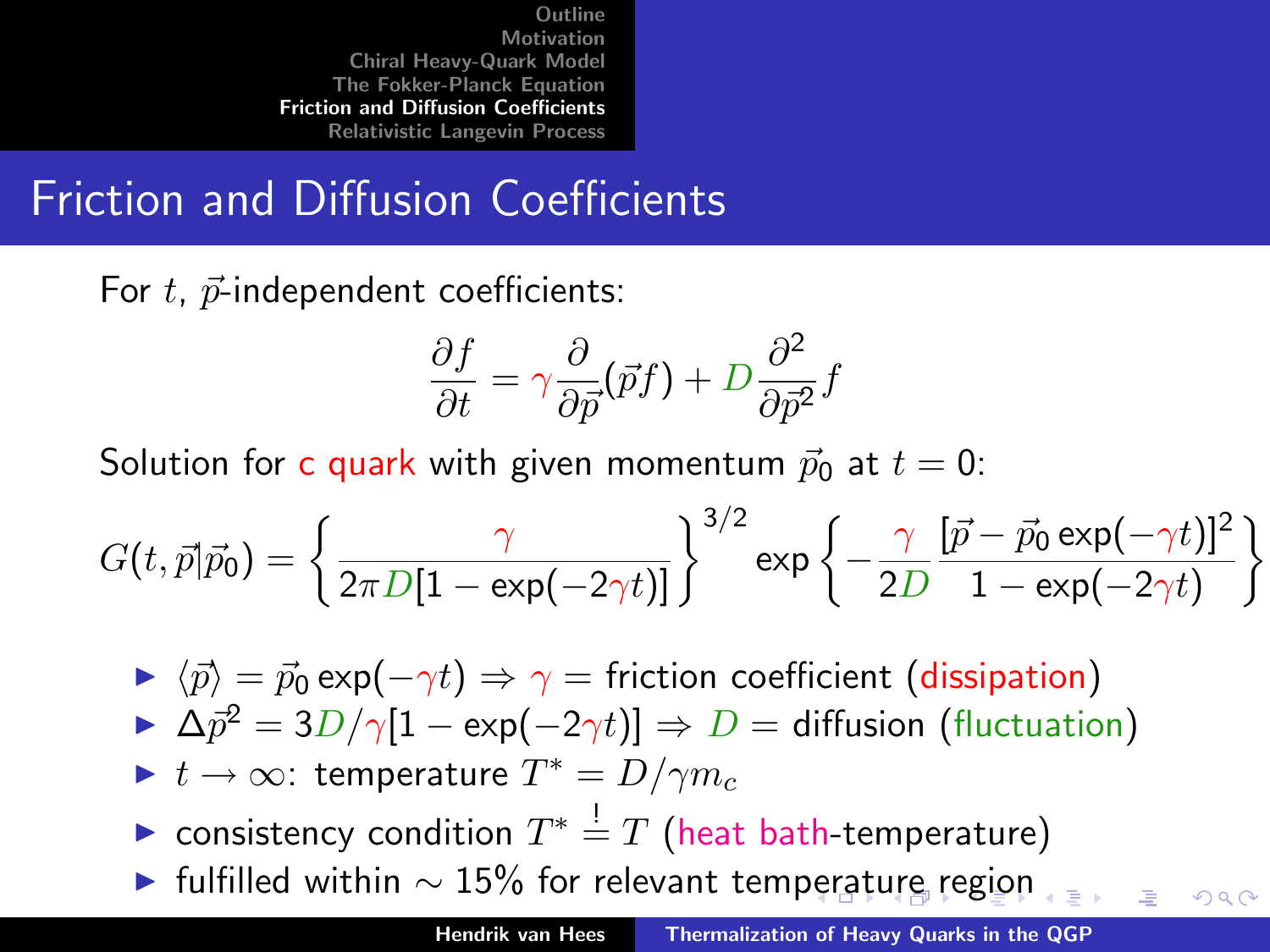### The Coefficients: pQCD vs. resonance scattering



- only weakly  $p$ -dependent
- resonance contributions factor  $\sim$  2...3 higher than pQCD!

メロメ メ御 メメ ヨメ メヨメ

<span id="page-20-0"></span>哇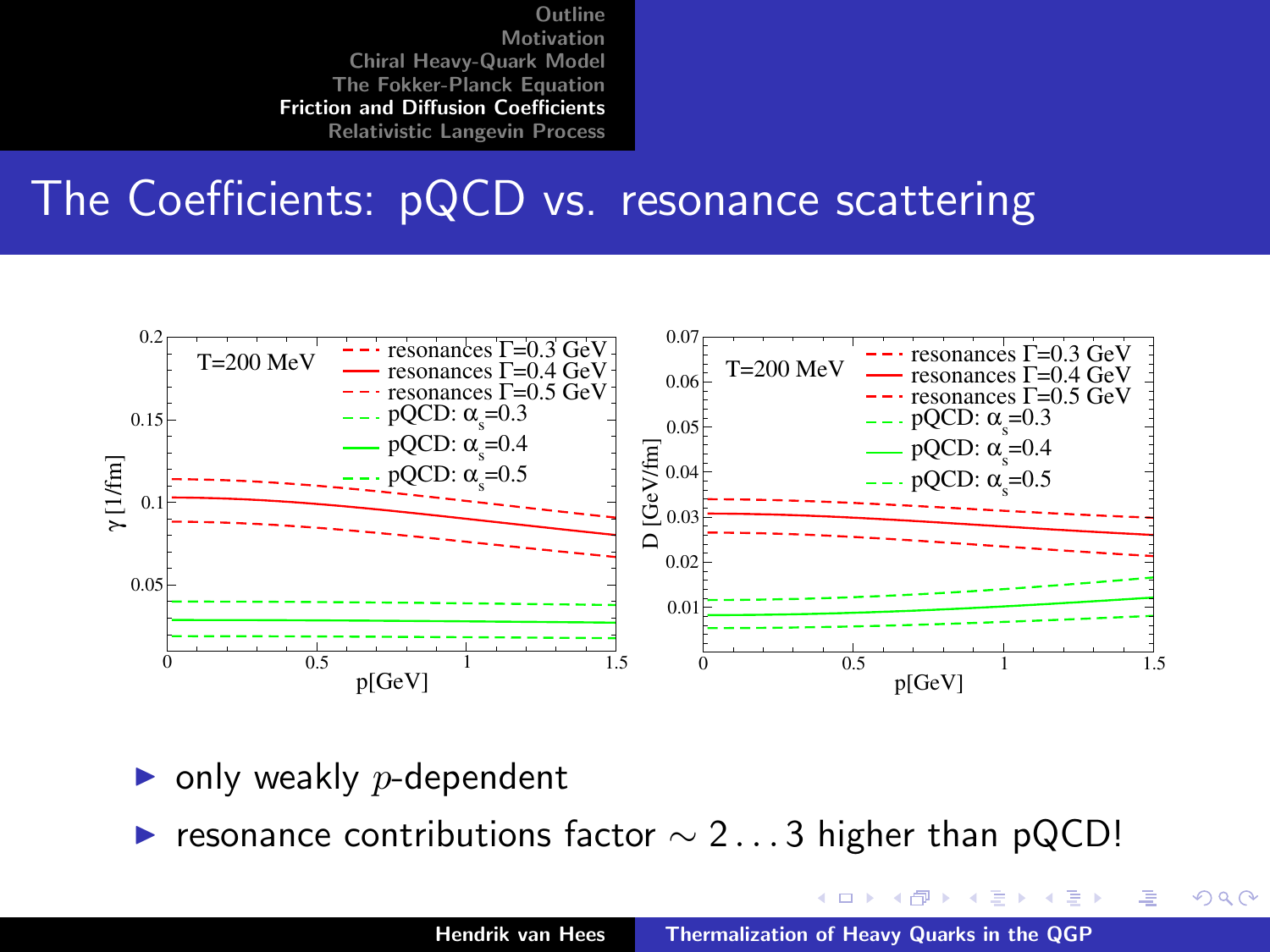### The Coefficients: pQCD vs. resonance scattering



- $\triangleright$  temperature dependence  $\Rightarrow$  need to treat Fokker-Planck equation with time-dependent coefficients
- $\triangleright$  Solvable with method of characteristics

→ 伊 →

4. 17. 18.

メミメ メミメ

唐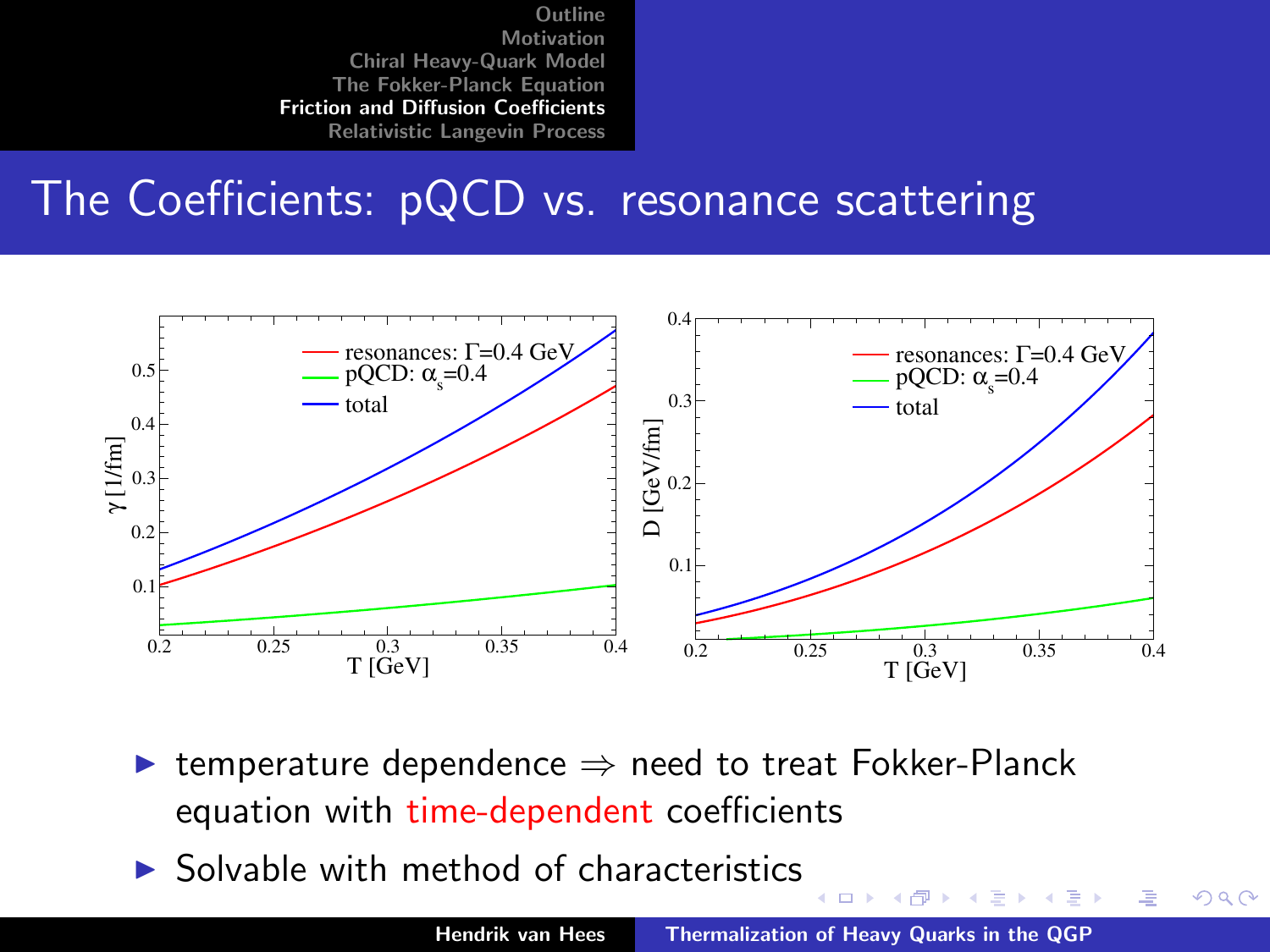#### Time evolution of the fire ball

 $\triangleright$  Simple fire-ball parameterization:

$$
V(\tau) = \pi (z_0 + v_z \tau) (r_0 + \frac{1}{2} a_{\perp} \tau^2)^2
$$

イロト イ押 トイモト イモト

哇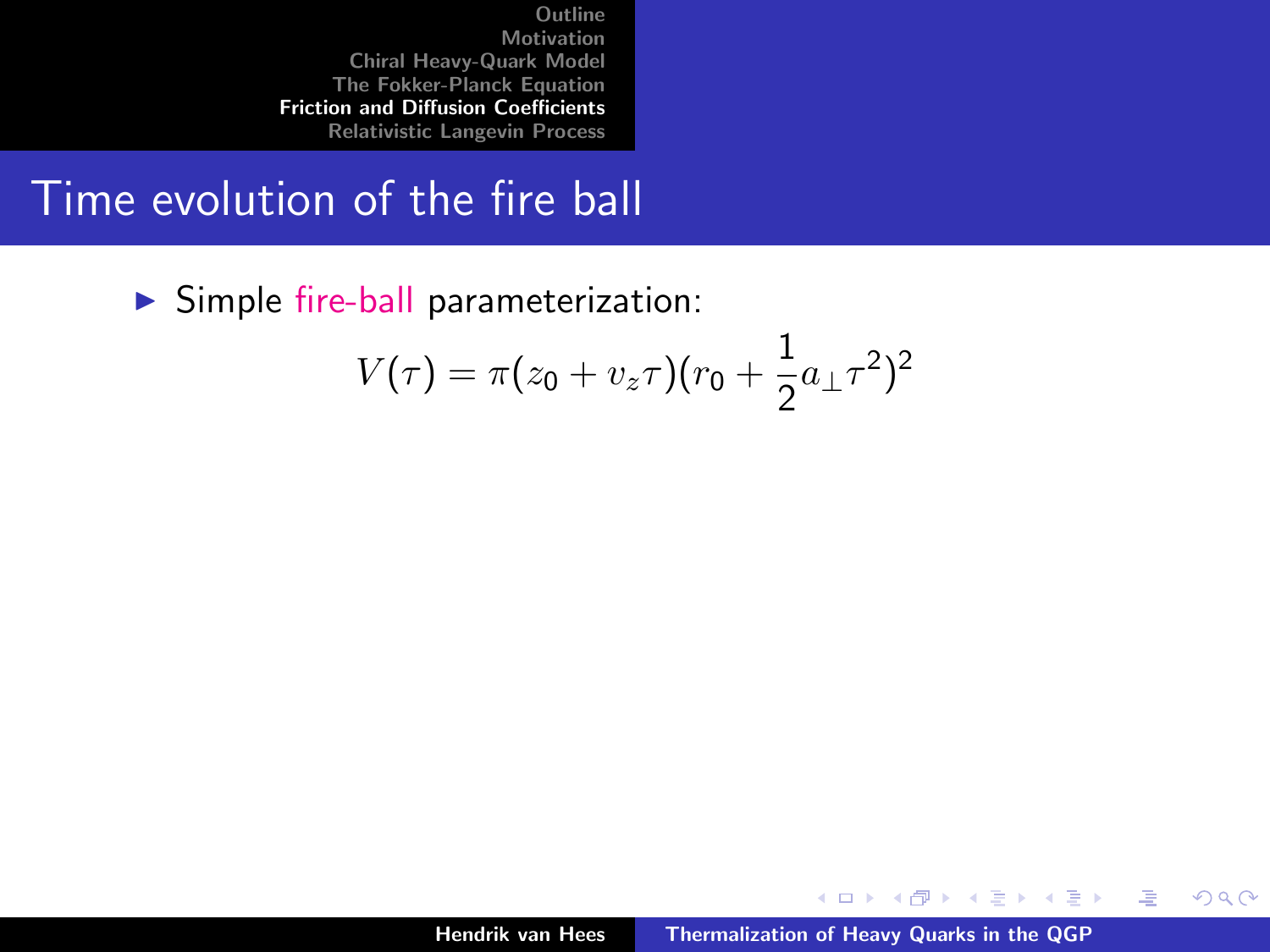### Time evolution of the fire ball

 $\triangleright$  Simple fire-ball parameterization:

$$
V(\tau)=\pi(z_0+v_z\tau)(r_0+\frac{1}{2}a_\perp\tau^2)^2
$$

- Adiabatic expansion:  $S =$  const = 10<sup>4</sup> @RHIC
- $\blacktriangleright$  Equation of state:

$$
s = \frac{4\pi^2}{90}T^3(16+10.5n_f^*), \quad n_f^* = 2.5
$$

 $\triangleright$  obtain  $\Rightarrow$   $T(\tau)$ 

K ロ ⊁ K 倒 ≯ K ミ ⊁ K ミ ≯

哇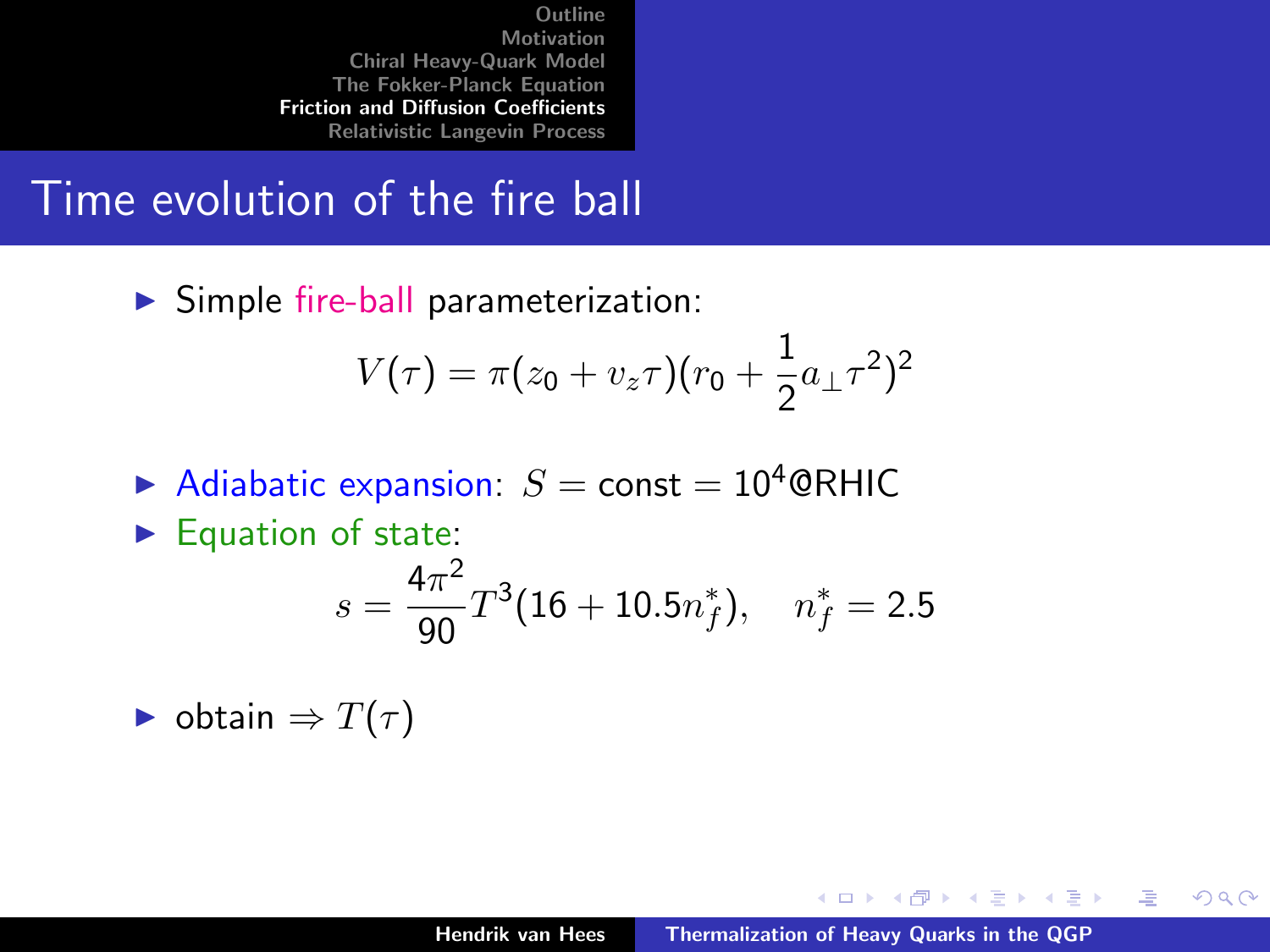## Time evolution of the fire ball

 $\triangleright$  Simple fire-ball parameterization:

$$
V(\tau)=\pi(z_0+v_z\tau)(r_0+\frac{1}{2}a_\perp\tau^2)^2
$$

- Adiabatic expansion:  $S =$  const = 10<sup>4</sup> @RHIC
- $\blacktriangleright$  Equation of state:

$$
s = \frac{4\pi^2}{90}T^3(16+10.5n_f^*), \quad n_f^* = 2.5
$$

- $\triangleright$  obtain  $\Rightarrow$   $T(\tau)$
- $\triangleright$  initial condition from PYTHIA  $d^2N$  $:= f(p_T, t = 0) \propto \frac{(p_T + A)^2}{(1 + p_T / B)}$  $dp_T^2$  $(1+p_T/B)^{\alpha}$ - 4 m + すきわ すきわ

唐

へのへ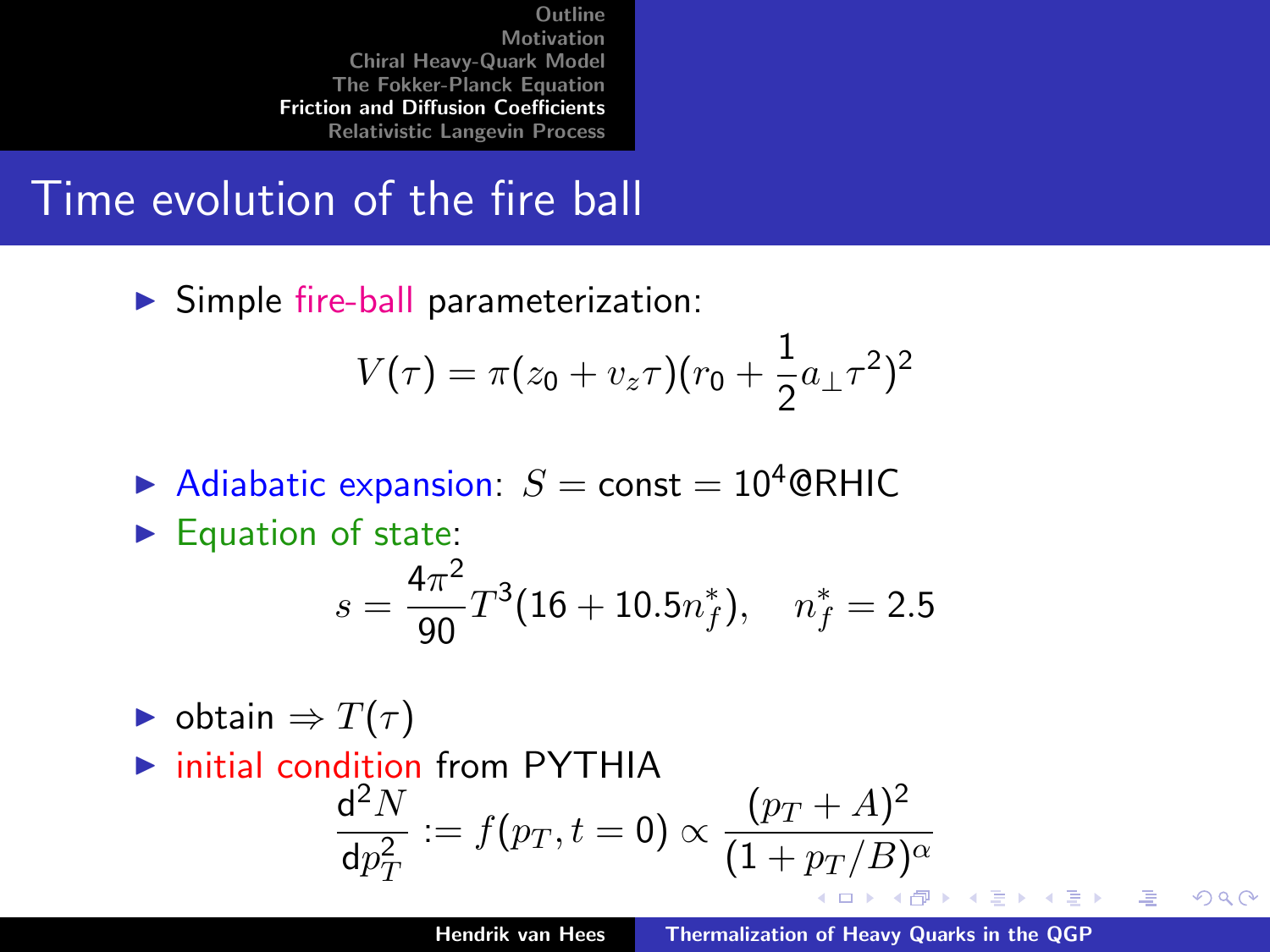# Evolved  $p_T$  spectra



- $\blacktriangleright$  initially  $\sqrt{\langle p_T^2\rangle} = 1.66$  GeV
- $\triangleright$  with pQCD: not much change in spectrum
- ► with resonance contributions:  $p_{T}^{(\text{max})} \sim 0.66$  GeV
- $\blacktriangleright$  nearly thermal:  $T \sim 290$  MeV

メロメ メ御 メメ ミメ メミメ

 $2Q$ 

哇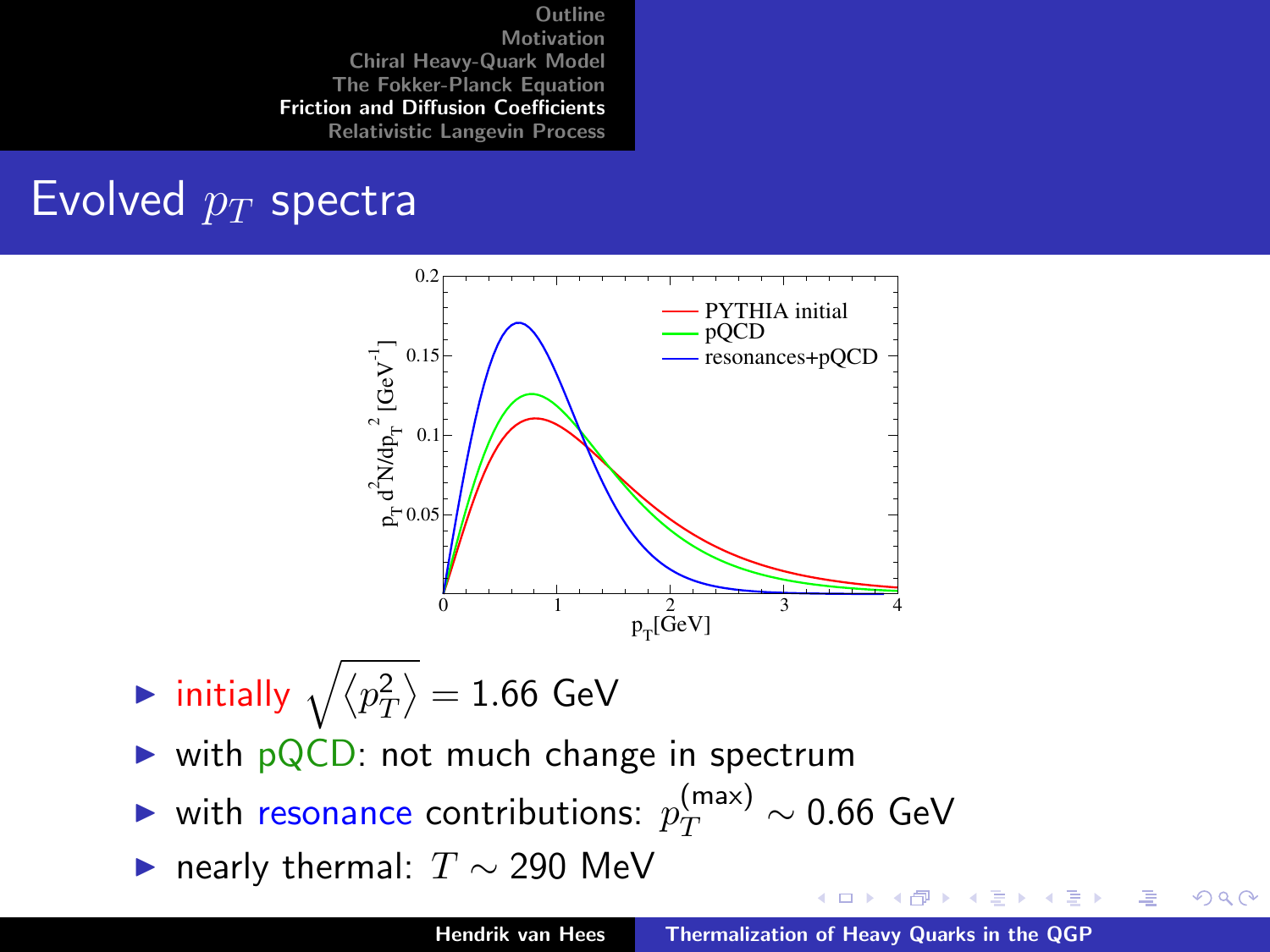#### Evolution of  $p_T$  spectra

<span id="page-26-0"></span>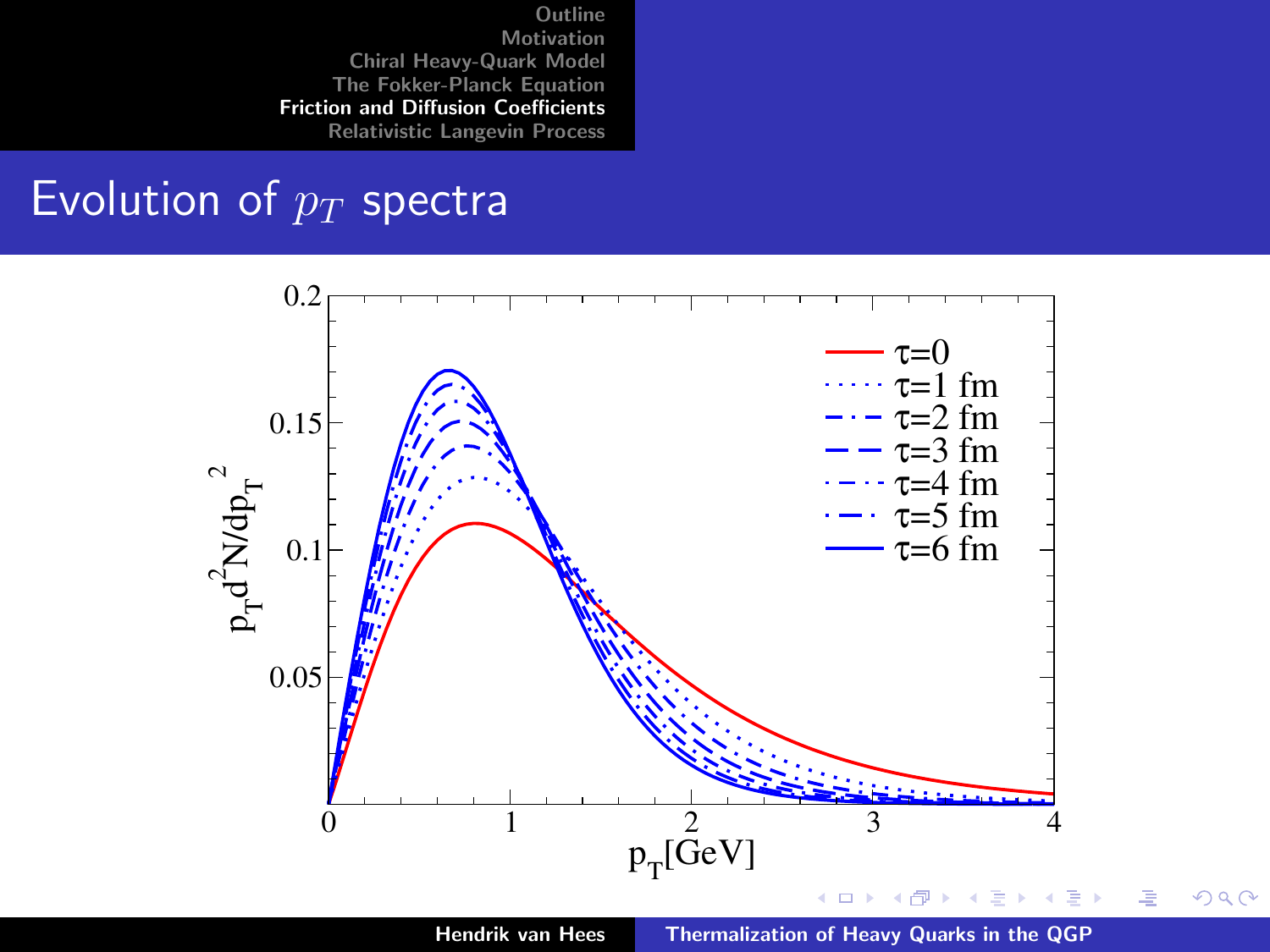## Relativistic Langevin Process

- ighthalorringularies aim. include (asymmetric) flow  $p$ -dep. FP coefficients
- $\triangleright$  simulate FP equation as relativistic Langevin process

a mills.

メタメメ ミメメ ミメ

<span id="page-27-0"></span>唐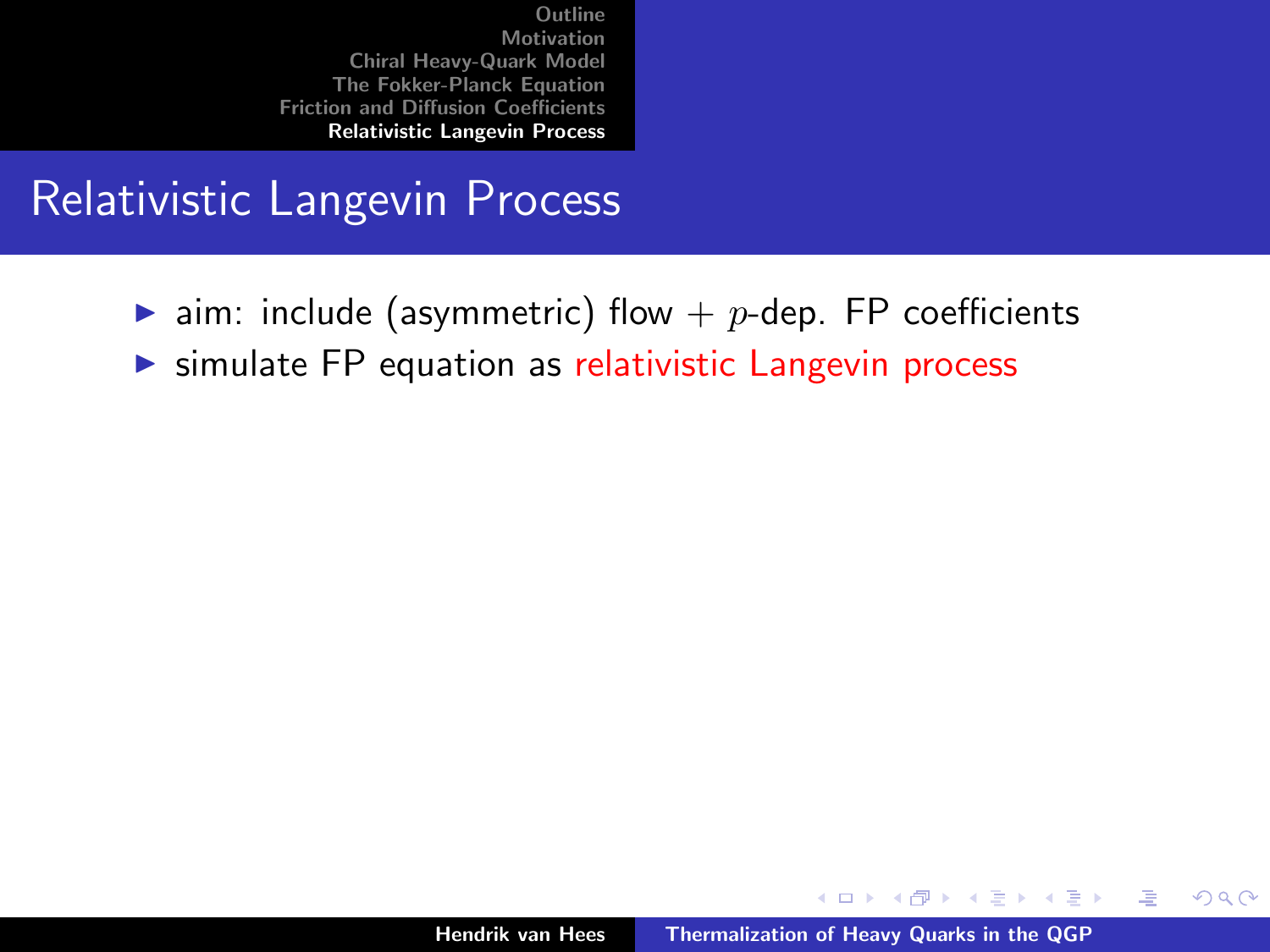## Relativistic Langevin Process

- ightharpoonup aim: include (asymmetric) flow  $p$ -dep. FP coefficients
- $\triangleright$  simulate FP equation as relativistic Langevin process
- **Filter** friction  $\hat{=}$  deterministic drag force, diffusion  $\hat{=}$  stochastic force
- $\triangleright$  in (local) restframe of the heat bath

$$
\delta \vec{x} = \frac{\vec{p}}{E} \delta t
$$

$$
\delta \vec{p} = -\gamma (t, \vec{p} + \delta \vec{p}) \vec{p} \delta t + \delta W(t, \vec{p} + \delta \vec{p})
$$

$$
P(\delta \vec{W}) \propto \exp \left[ -\frac{\delta \vec{W}^2}{4D(t, \vec{p} + \delta \vec{p}) \delta t E^2 / m^2} \right]
$$

K ロ ⊁ K 倒 ≯ K ミ ⊁ K ミ ≯

<span id="page-28-0"></span>つくい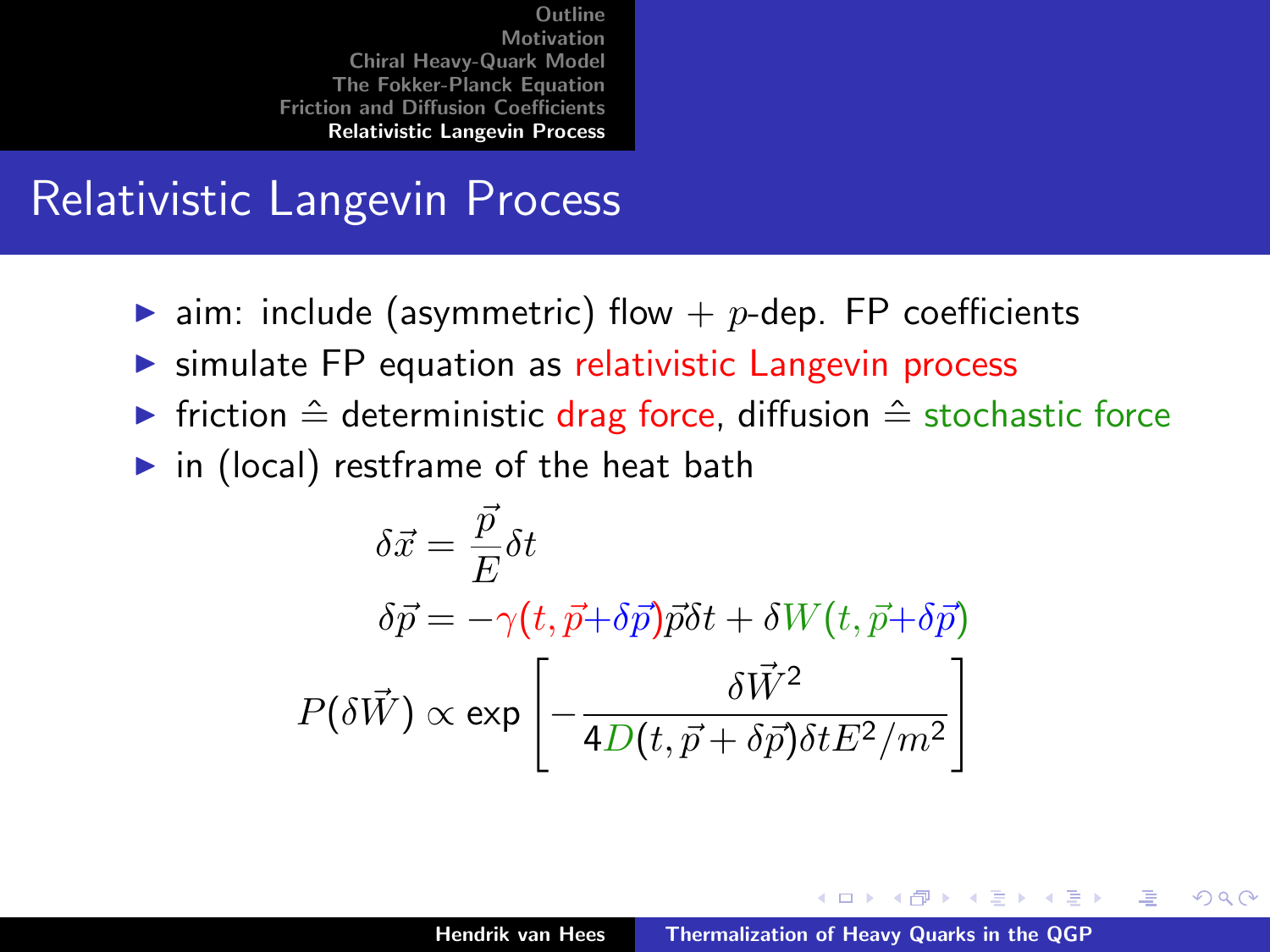# Relativistic Langevin Process

- ightharpoonup aim: include (asymmetric) flow  $p$ -dep. FP coefficients
- $\triangleright$  simulate FP equation as relativistic Langevin process
- **Find Friction**  $\hat{=}$  deterministic drag force, diffusion  $\hat{=}$  stochastic force
- $\triangleright$  in (local) restframe of the heat bath

$$
\delta \vec{x} = \frac{\vec{p}}{E} \delta t
$$

$$
\delta \vec{p} = -\gamma (t, \vec{p} + \delta \vec{p}) \vec{p} \delta t + \delta W(t, \vec{p} + \delta \vec{p})
$$

$$
P(\delta \vec{W}) \propto \exp \left[ -\frac{\delta \vec{W}^2}{4D(t, \vec{p} + \delta \vec{p}) \delta t E^2 / m^2} \right]
$$

 $\triangleright$  Hänggi-Klimontovich realization  $\Leftrightarrow$  rel. Maxwell distribution as equilibrium limit with unchanged FP [co](#page-28-0)[e](#page-30-0)[ffi](#page-26-0)[c](#page-27-0)[ie](#page-29-0)[n](#page-30-0)[t](#page-26-0)[s](#page-27-0)

<span id="page-29-0"></span> $\Omega$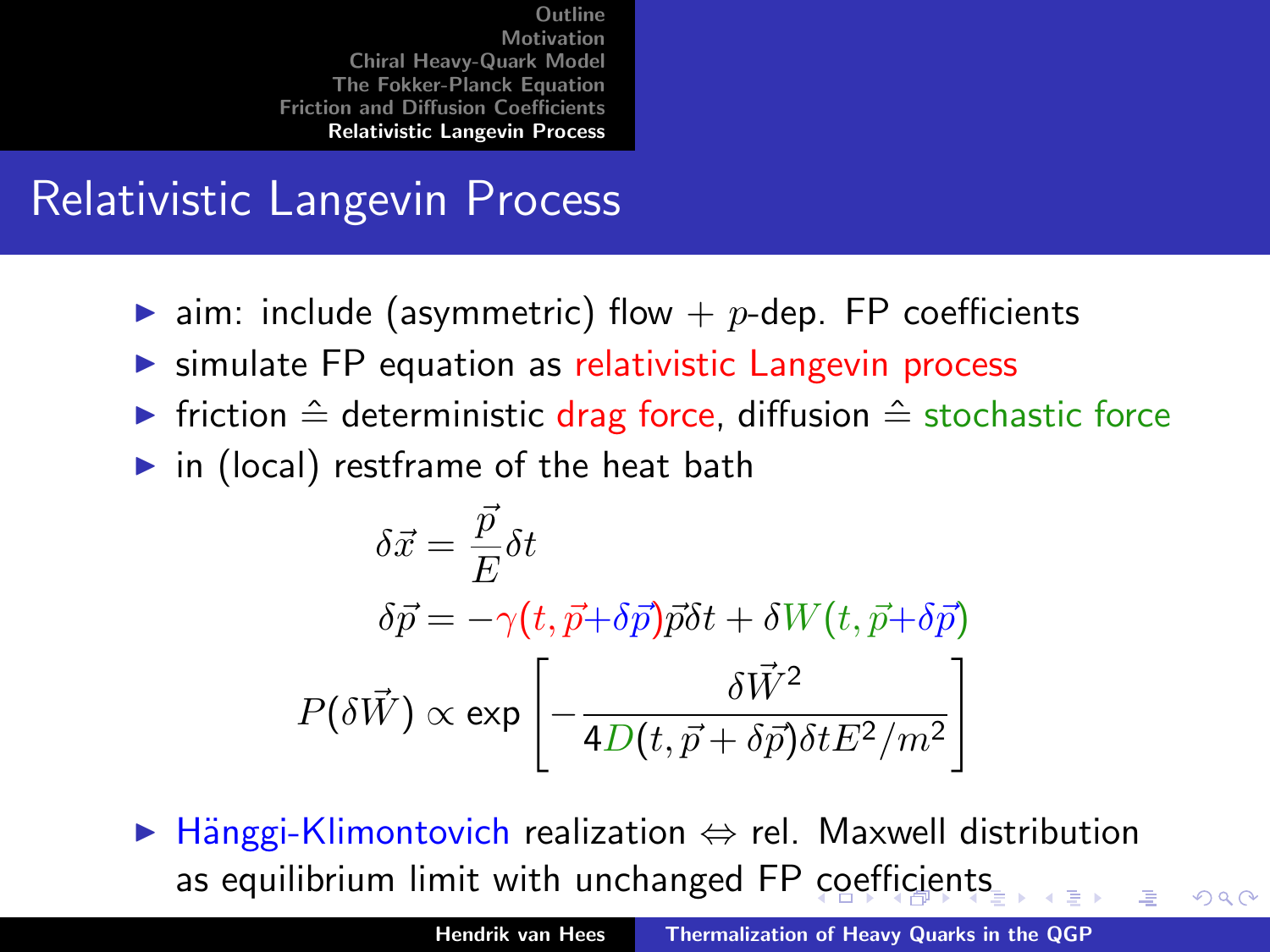#### Observables:  $p_T$ -spectra,  $v_2$ ,  $(R_{AA})$

- $\triangleright$  use elliptic flow parametrization for fireball, based on hydro [Kolb et al]
- ▶ boost "labframe"  $\leftrightarrow$  local heat-bath-rest frame (see also [Moore, Teaney 2004])



Hendrik van Hees [Thermalization of Heavy Quarks in the QGP](#page-0-0)

<span id="page-30-0"></span>つへへ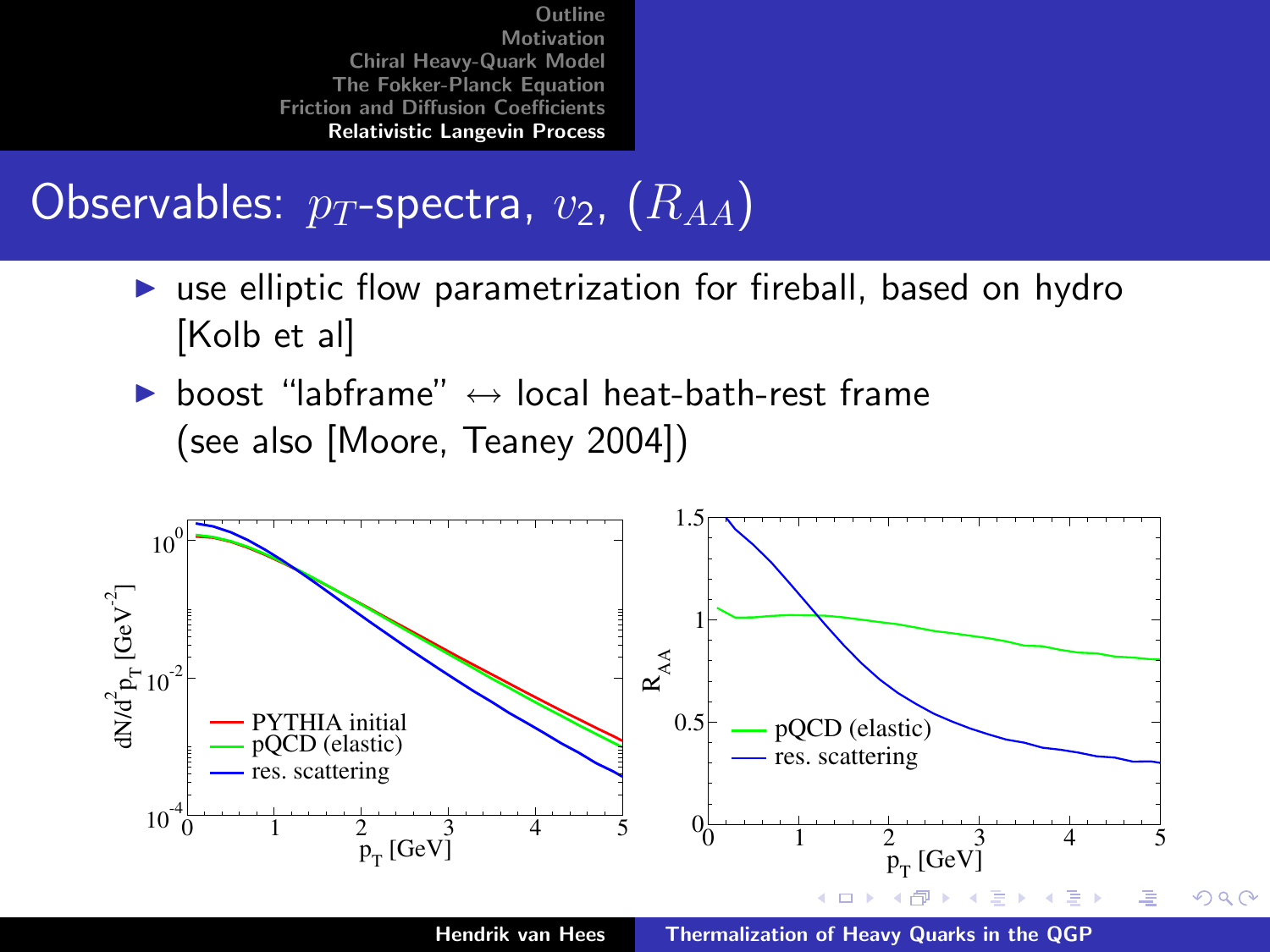#### Observables:  $p_T$ -spectra,  $v_2$ ,  $(R_{AA})$



メロメ メ御 メメ ミメ メミメ

重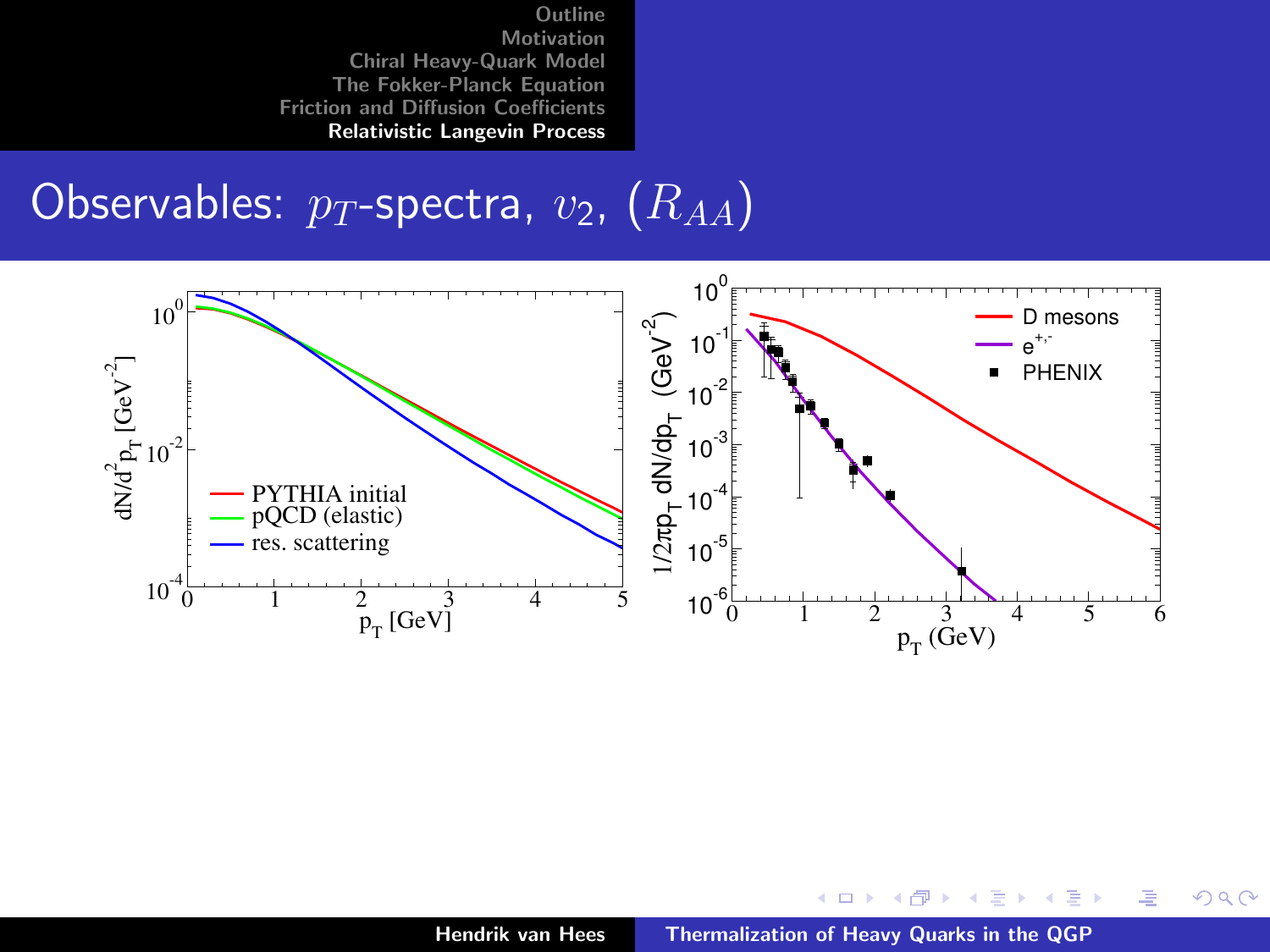Observables:  $p_T$ -spectra,  $v_2$ ,  $(R_{AA})$ 



 $\blacktriangleright$   $e^{\pm}$  from subsequent decay

メロメ メ御 メメ ミメ メミメ

唐